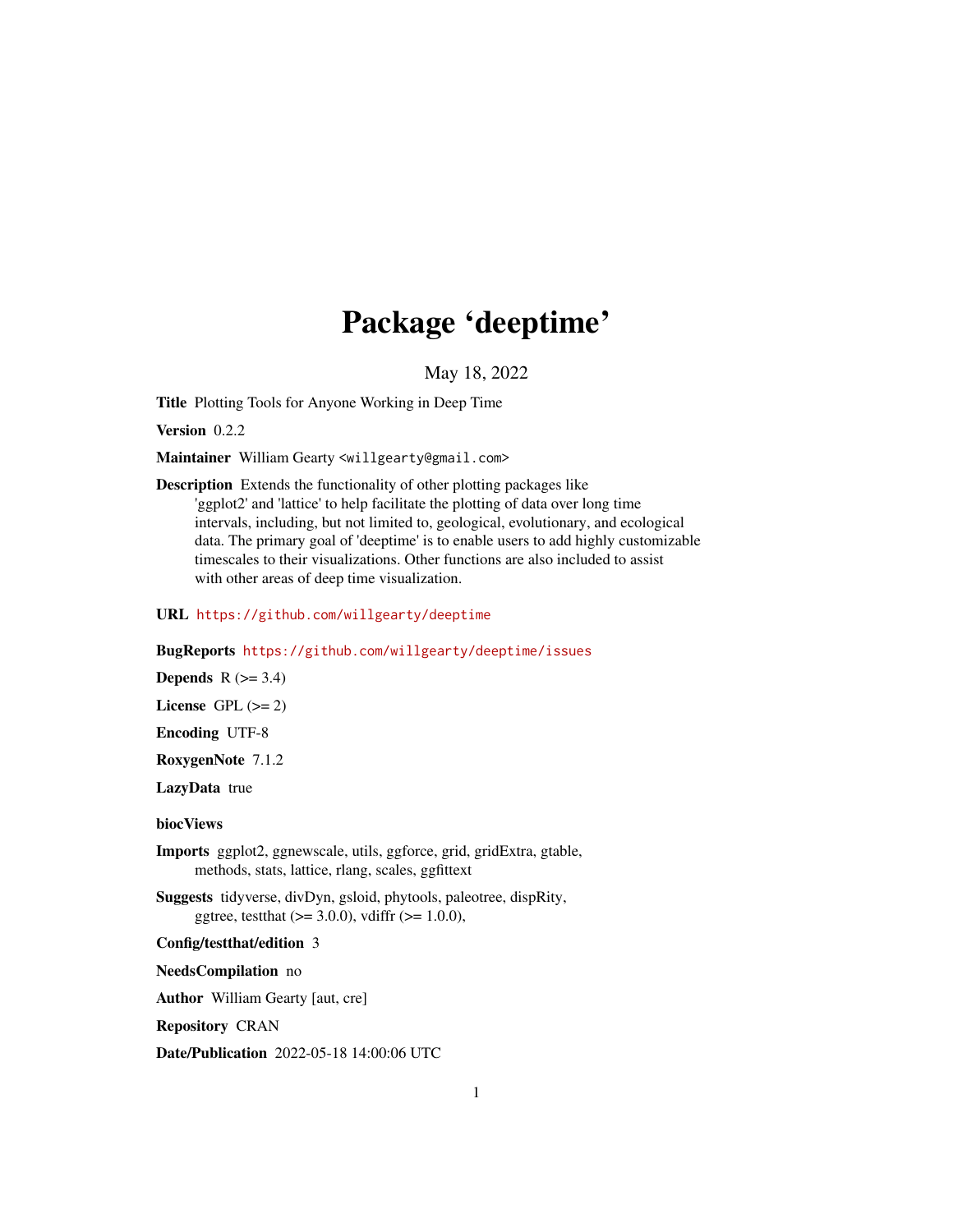### <span id="page-1-0"></span>R topics documented:

| Index | 24 |
|-------|----|
|       |    |
|       |    |
|       |    |
|       |    |
|       |    |
|       |    |
|       |    |
|       |    |
|       |    |
|       |    |
|       |    |
|       |    |
|       |    |
|       |    |
|       |    |

coord\_geo *Transformed coordinate system with geological timescale*

#### Description

coord\_geo behaves similarly to [coord\\_trans](#page-0-0) in that it occurs after statistical transformation and will affect the visual appearance of geoms. The main difference is that it also adds a geological timescale to the specified side of the plot.

#### Usage

```
coord_geo(
 pos = "bottom",
  dat = "periods",
  xlim = NULL,ylim = NULL,
  xtrans = identity_trans(),
 ytrans = identity_trans(),
  clip = "on",
  expand = FALSE,fill = NULL,color = "black",
  alpha = 1,
  height = unit(2, 'line''),
  lab = TRUE,lab_color = NULL,
  rot = 0,
  abbrv = TRUE,
```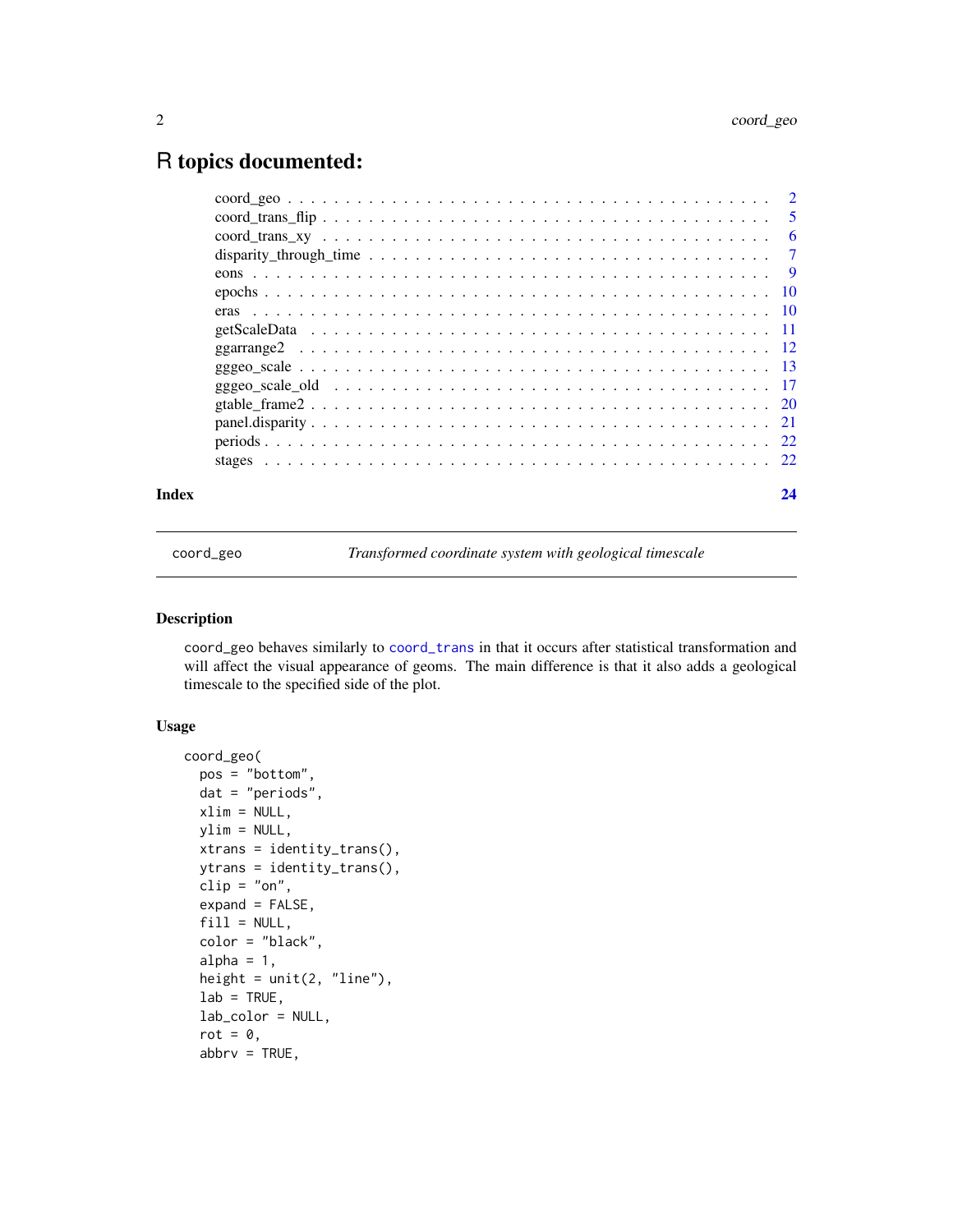#### <span id="page-2-0"></span>coord\_geo 3

```
skip = c("Quaternary", "Holocene", "Late Pleistocene"),
 size = 5,
 1wd = 0.25,
 neg = FALSE,
 bord = c("left", "right", "top", "bottom"),
 center_end_labels = FALSE,
 dat_is_discrete = FALSE,
 fittext_args = list()
\mathcal{L}
```

| pos            | Which side to add the scale to (left, right, top, or bottom). First letter may also<br>be used.                                                                                                                                                                                                                                               |
|----------------|-----------------------------------------------------------------------------------------------------------------------------------------------------------------------------------------------------------------------------------------------------------------------------------------------------------------------------------------------|
| dat            | Either A) a string indicating a built-in dataframe with interval data from the<br>ICS ("periods", "epochs", "stages", "eons", or "eras"), B) a string indicating<br>a timescale from macrostrat (see list here: https://macrostrat.org/api/<br>defs/timescales?all), or C) a custom data.frame of time interval boundaries<br>(see Details).  |
| xlim, ylim     | Limits for the x and y axes.                                                                                                                                                                                                                                                                                                                  |
| xtrans, ytrans | Transformers for the x and y axes. For more information see coord_trans.                                                                                                                                                                                                                                                                      |
| clip           | Should drawing be clipped to the extent of the plot panel? For more information<br>see coord_trans.                                                                                                                                                                                                                                           |
| expand         | If 'FALSE', the default, limits are taken exactly from the data or 'xlim'/'ylim'.<br>If 'TRUE', adds a small expansion factor to the limits to ensure that data and<br>axes don't overlap.                                                                                                                                                    |
| fill           | The fill color of the boxes. The default is to use the color column included<br>in dat. If a custom dataset is provided with dat without a color column and<br>without fill, a greyscale will be used. Custom fill colors can be provided with<br>this option (overriding the color column) and will be recycled if/as necessary.             |
| color          | The outline color of the interval boxes.                                                                                                                                                                                                                                                                                                      |
| alpha          | The transparency of the fill colors.                                                                                                                                                                                                                                                                                                          |
| height         | The height (or width if pos is left or right) of the scale.                                                                                                                                                                                                                                                                                   |
| lab            | Whether to include labels.                                                                                                                                                                                                                                                                                                                    |
| lab_color      | The color of the labels. The default is to use the lab_color column included<br>in dat. If a custom dataset is provided with dat without a lab_color column<br>and without fill, all labels will be black. Custom label colors can be provided<br>with this option (overriding the lab_color column) and will be recycled if/as<br>necessary. |
| rot            | The amount of counter-clockwise rotation to add to the labels (in degrees).                                                                                                                                                                                                                                                                   |
| abbrv          | If including labels, whether to use abbreviations instead of full interval names.                                                                                                                                                                                                                                                             |
| skip           | A vector of interval names indicating which intervals should not be labeled. If<br>abbrv is TRUE, this can also include interval abbreviations.                                                                                                                                                                                               |
| size           | Label size. Either a number as you would specify in geom_text or "auto" to<br>use geom_fit_text.                                                                                                                                                                                                                                              |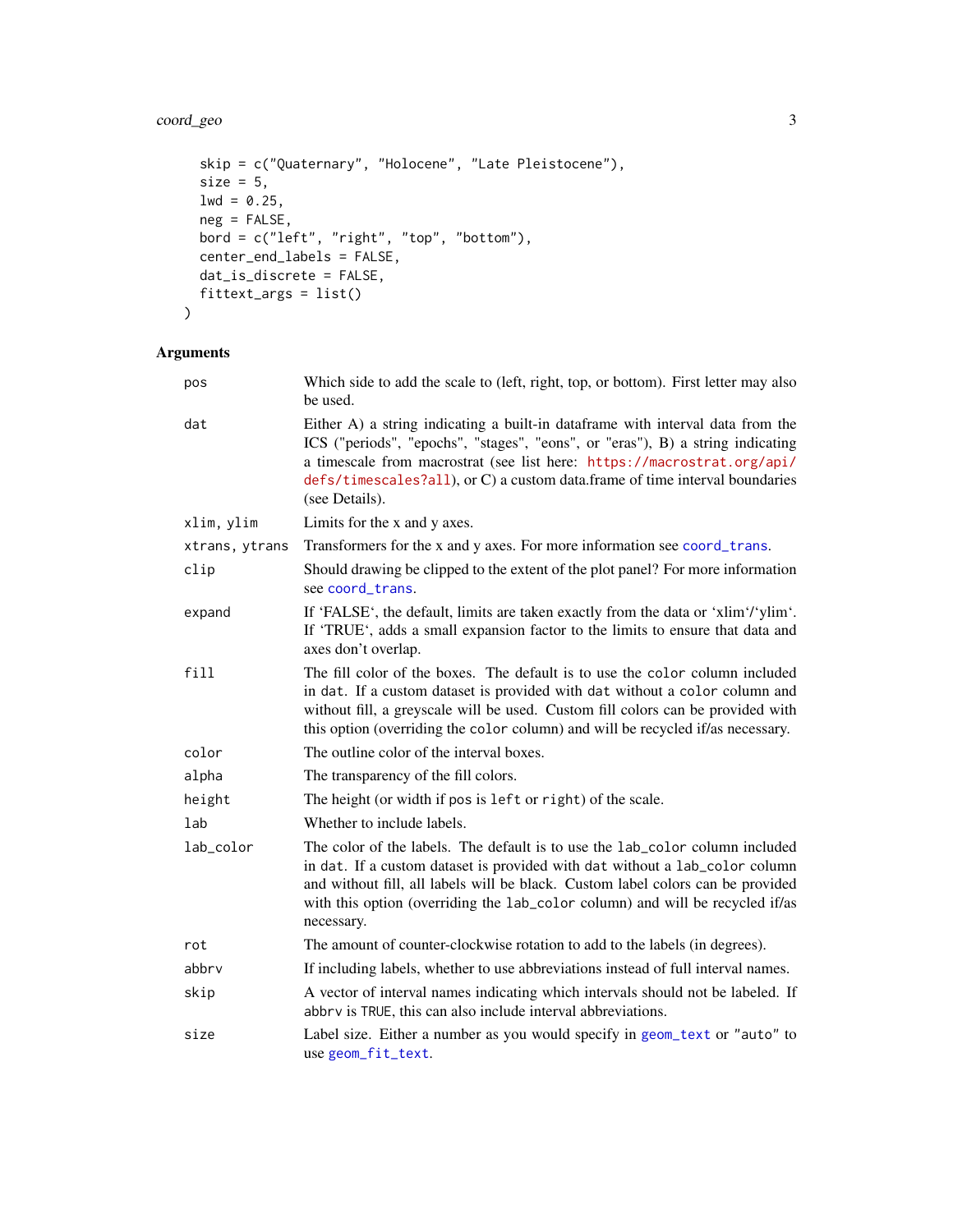<span id="page-3-0"></span>

| lwd               | Line width.                                                                                   |  |
|-------------------|-----------------------------------------------------------------------------------------------|--|
| neg               | Set this to true if your x-axis is using negative values.                                     |  |
| bord              | A vector specifying on which sides of the scale to add borders (same options as<br>pos).      |  |
| center_end_labels |                                                                                               |  |
|                   | Should labels be centered within the visible range of intervals at the ends of the<br>axis?   |  |
| dat_is_discrete   |                                                                                               |  |
|                   | Are the ages in dat already converted for a discrete scale?                                   |  |
| fittext_args      | A list of named arguments to provide to geom_fit_text. Only used if size is<br>set to "auto". |  |

#### Details

Transforming the side with the scale is not currently implemented. If a custom data.frame is provided (with dat), it should consist of at least 3 columns of data. See data(periods) for an example.

- The name column lists the names of each time interval. These will be used as labels if no abbreviations are provided.
- The max\_age column lists the oldest boundary of each time interval.
- The min\_age column lists the youngest boundary of each time interval.
- The abbr column is optional and lists abbreviations that may be used as labels.
- The color column is also optional and lists a [color](#page-0-0) for the background for each time interval.
- The lab\_color column is also optional and lists a [color](#page-0-0) for the label for each time interval.

If the axis of the time scale is discrete, max\_age and min\_age will automatically be converted to the discrete scale. In this case, the categories of the discrete axis should match the values in the name column. If the ages within dat are already discretized, you can set dat\_is\_discrete to TRUE to prevent this automatic conversion. This can be useful for adding a time scale where categories and time intervals are not 1:1.

pos may also be a list of sides (including duplicates) if multiple time scales should be added to the plot. In this case, dat, fill, color, alpha, height, lab, lab\_color, rot, abbrv, skip, size, lwd, neg, bord, center\_end\_labels, and dat\_is\_discrete can also be lists. If these lists are not as long as pos, the elements will be recycled. If individual values (or vectors) are used for these parameters, they will be applied to all time scales (and recycled as necessary).

#### Examples

```
library(ggplot2)
#single scale on bottom
ggplot() +
 geom\_point(aes(y = runif(1000, 0, 8), x = runif(1000, 0, 1000))) +scale_x_reverse() +
 coord\_geo(xlim = c(1000, 0), ylim = c(0, 8)) +theme_classic()
```
#stack multiple scales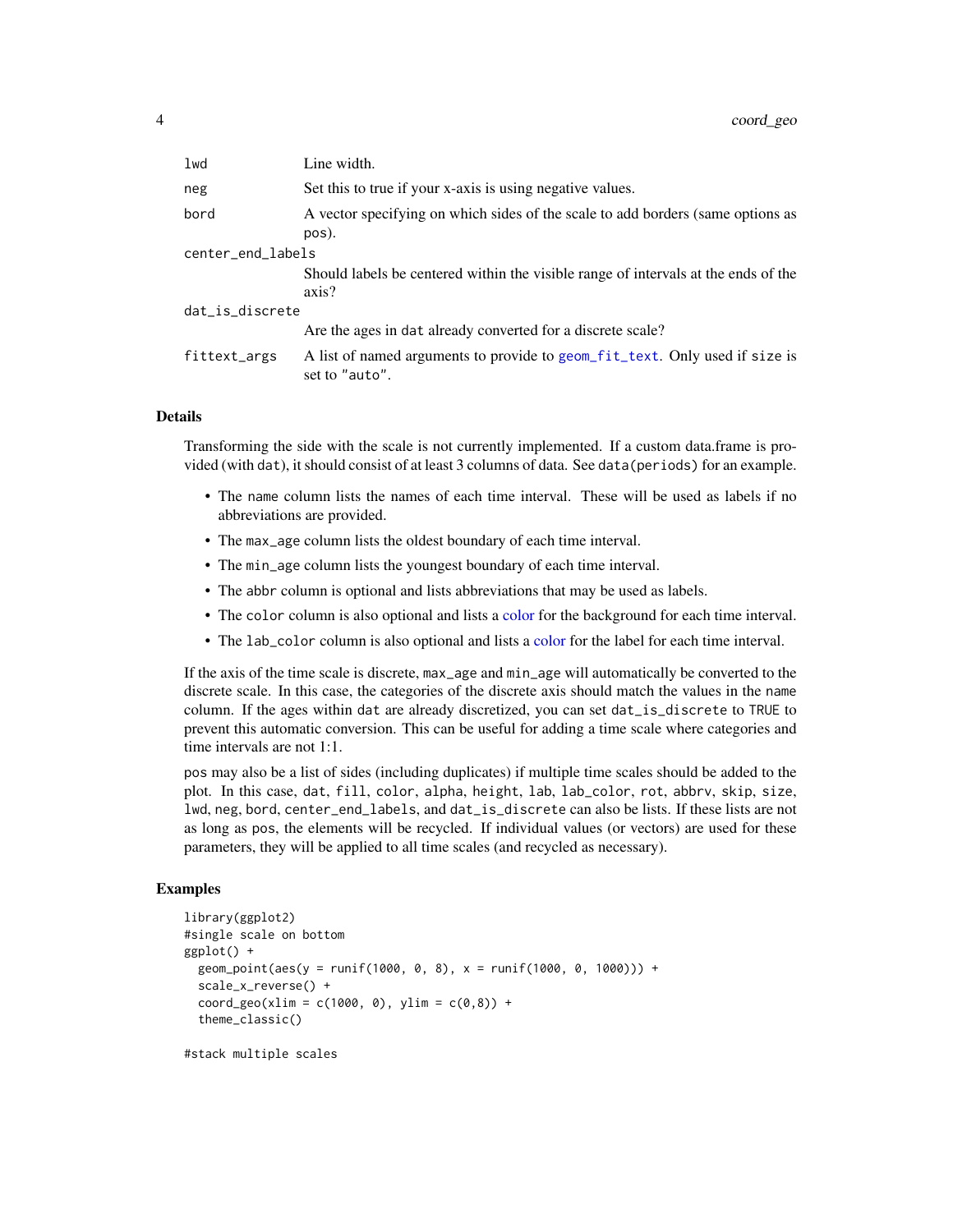#### <span id="page-4-0"></span>coord\_trans\_flip 5

```
ggplot() +
  geom\_point(aes(y = runif(1000, 0, 8), x = runif(1000, 0, 100))) +scale_x_reverse() +
  coord\_geo(xlim = c(100, 0), ylim = c(0,8), pos = as.list(rep("bottom", 3)),dat = list("stages", "epochs", "periods"),
  height = list(unit(4, "lines"), unit(4, "lines"), unit(2, "line")),
  rot = list(90, 90, 0), size = list(2.5, 2.5, 5), abbrv = FALSE) +
  theme_classic()
```
coord\_trans\_flip *Transformed and flipped Cartesian coordinate system*

#### Description

coord\_trans\_flip behaves similarly to [coord\\_trans](#page-0-0) in that it occurs after statistical transformation and will affect the visual appearance of geoms. The main difference is that it also flips the x and y coordinates like [coord\\_flip](#page-0-0).

#### Usage

```
coord_trans_flip(
 x = "identity",y = "identity",xlim = NULL,ylim = NULL,
 clip = "on",expand = TRUE)
```

| X      | Transformers for x and y axes or their names.                                                                                                                                                                                                                                                                                                                                                                                                                                                                                                                          |
|--------|------------------------------------------------------------------------------------------------------------------------------------------------------------------------------------------------------------------------------------------------------------------------------------------------------------------------------------------------------------------------------------------------------------------------------------------------------------------------------------------------------------------------------------------------------------------------|
| У      | Transformers for x and y axes or their names.                                                                                                                                                                                                                                                                                                                                                                                                                                                                                                                          |
| xlim   | Limits for the x and y axes.                                                                                                                                                                                                                                                                                                                                                                                                                                                                                                                                           |
| vlim   | Limits for the x and y axes.                                                                                                                                                                                                                                                                                                                                                                                                                                                                                                                                           |
| clip   | Should drawing be clipped to the extent of the plot panel? A setting of "on" (the<br>default) means yes, and a setting of "off" means no. In most cases, the default<br>of "on" should not be changed, as setting clip = "off" can cause unexpected<br>results. It allows drawing of data points anywhere on the plot, including in<br>the plot margins. If limits are set via x l im and y l im and some data points fall<br>outside those limits, then those data points may show up in places such as the<br>axes, the legend, the plot title, or the plot margins. |
| expand | If TRUE, the default, adds a small expansion factor to the limits to ensure that<br>data and axes don't overlap. If FALSE, limits are taken exactly from the data or<br>xlim/ylim.                                                                                                                                                                                                                                                                                                                                                                                     |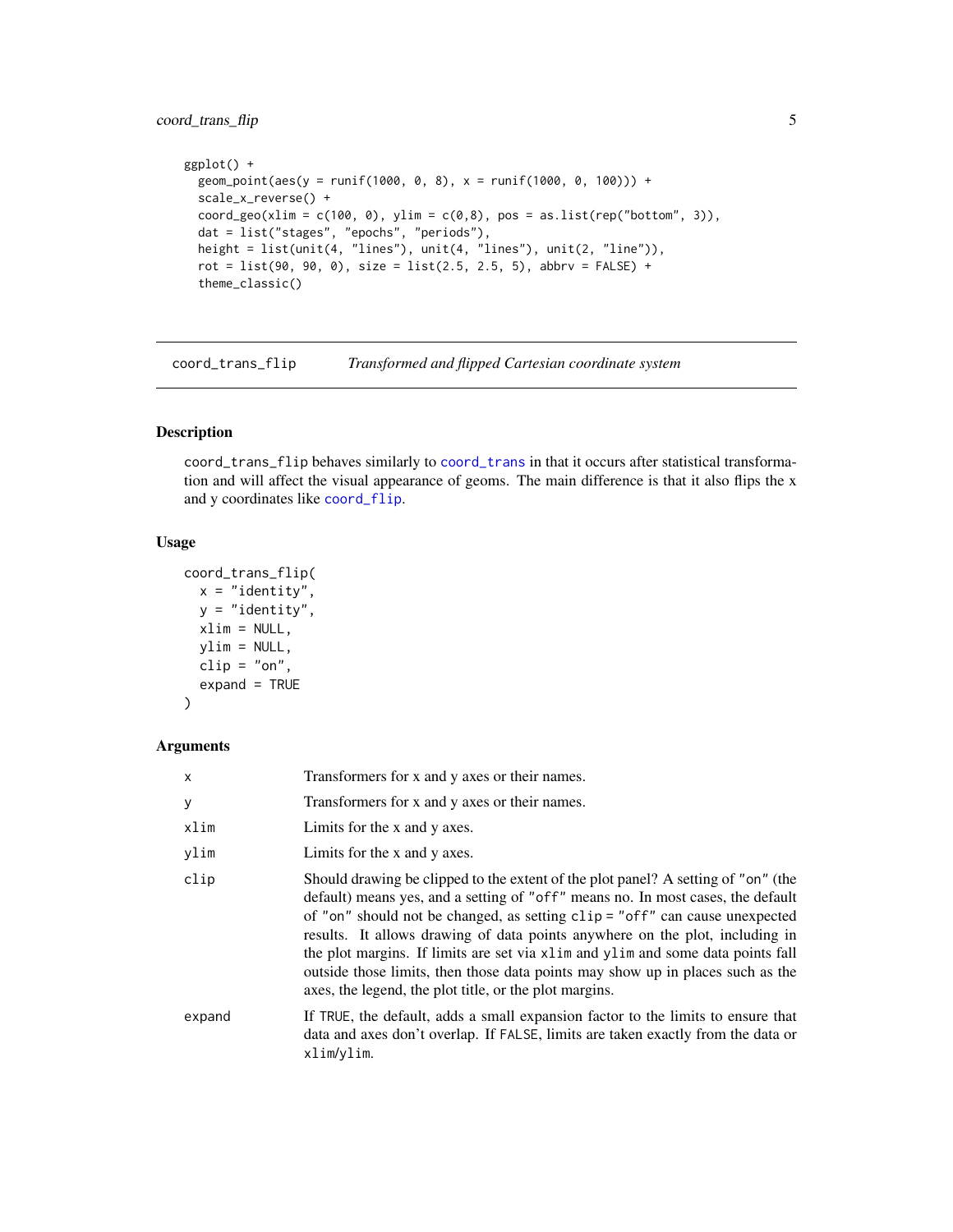#### Examples

```
library(ggplot2)
ggplot(mtcars, aes(disp, wt)) +
 geom_point() +
 coord_trans_flip(x = "log10", y = "log10")
```
coord\_trans\_xy *Transformed XY Cartesian coordinate system*

#### Description

coord\_trans\_xy behaves similarly to [coord\\_trans](#page-0-0) in that it occurs after statistical transformation and will affect the visual appearance of geoms. The main difference is that it takes a single transformer that is applied to the x and y axes simultaneously. Any transformers produced by [linear\\_trans](#page-0-0) that have x and y arguments should work, but any other transformers produced using [trans\\_new](#page-0-0) that take x and y arguments should also work. Axis limits will be adjusted to account for transformation unless limits are specified with 'xlim' or 'ylim'. This only works with geoms where all points are defined with x and y coordinates (e.g. [geom\\_point](#page-0-0), [geom\\_polygon](#page-0-0)). This does not currently work with geoms where point coordinates are extrapolated (e.g. [geom\\_rect](#page-0-0)).

#### Usage

```
coord_trans_xy(
  trans = NULL,
  xlim = NULL,vlim = NULL,expand = TRUE,default = FALSE,clip = "on"\lambda
```

| trans      | Transformer for x and y axes.                                                                                                                                                                                                                                                                                                                                                                                                                                                                               |
|------------|-------------------------------------------------------------------------------------------------------------------------------------------------------------------------------------------------------------------------------------------------------------------------------------------------------------------------------------------------------------------------------------------------------------------------------------------------------------------------------------------------------------|
| xlim, ylim | Limits for the x and y axes.                                                                                                                                                                                                                                                                                                                                                                                                                                                                                |
| expand     | If 'TRUE', the default, adds a small expansion factor to the limits to ensure that<br>data and axes don't overlap. If 'FALSE', limits are taken exactly from the data<br>or 'x $\lim$ '/'y $\lim$ '.                                                                                                                                                                                                                                                                                                        |
| default    | Is this the default coordinate system? If 'FALSE' (the default), then replacing<br>this coordinate system with another one creates a message alerting the user that<br>the coordinate system is being replaced. If 'TRUE', that warning is suppressed.                                                                                                                                                                                                                                                      |
| clip       | Should drawing be clipped to the extent of the plot panel? A setting of "on"<br>(the default) means yes, and a setting of "off" means no. In most cases, the<br>default of "on" should not be changed, as setting 'clip = "off" can cause unex-<br>pected results. It allows drawing of data points anywhere on the plot, including<br>in the plot margins. If limits are set via 'xlim' and 'ylim' and some data points<br>fall outside those limits, then those data points may show up in places such as |
|            | the axes, the legend, the plot title, or the plot margins.                                                                                                                                                                                                                                                                                                                                                                                                                                                  |

<span id="page-5-0"></span>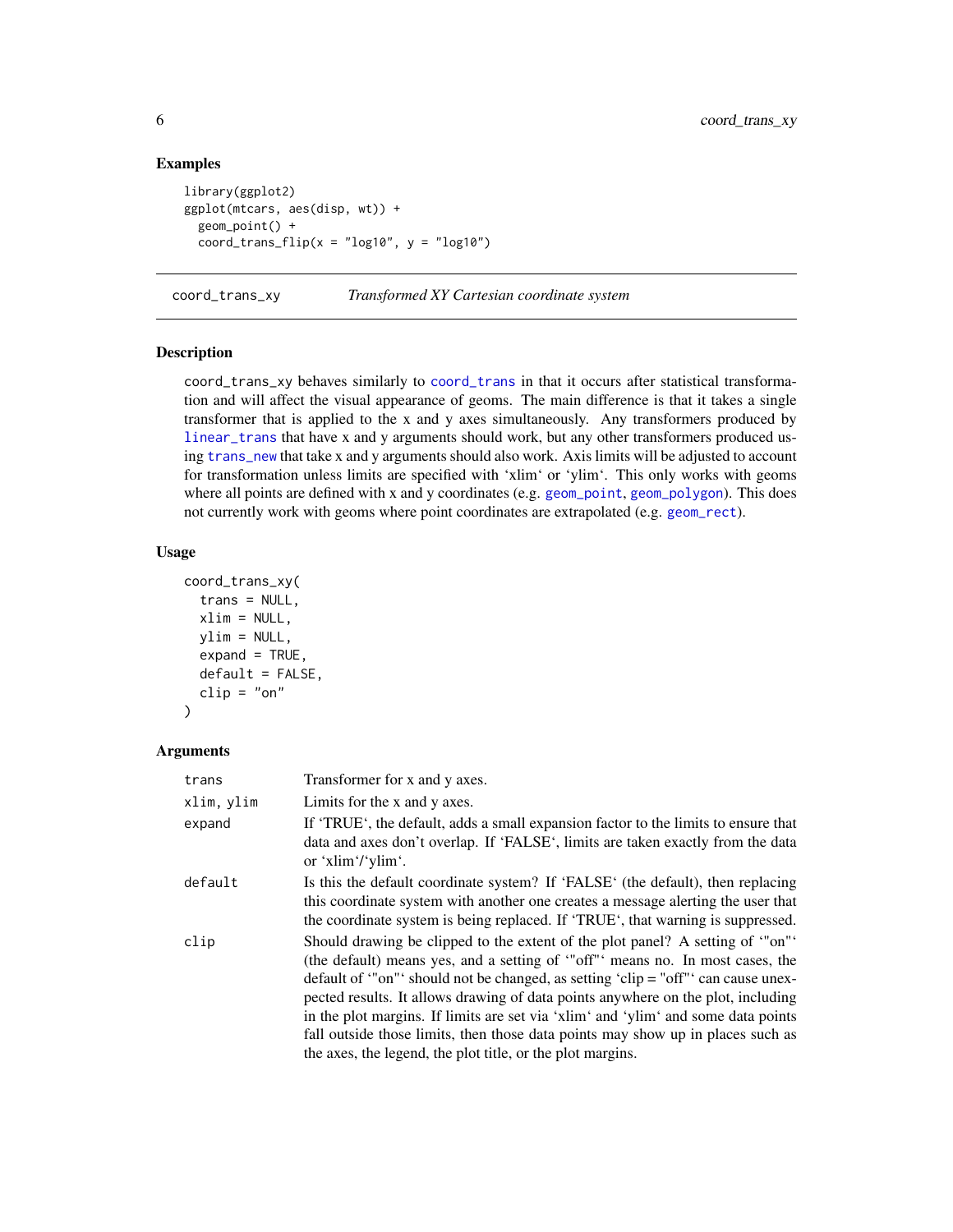#### <span id="page-6-0"></span>disparity\_through\_time 7

#### Examples

```
#make transformer
library(ggforce)
trans <- linear_trans(shear(2, 0), rotate(-pi / 3))
#set up data to be plotted
square \leq data.frame(x = c(0, 0, 4, 4), y = c(0, 1, 1, 0))
points <- data.frame(x = runif(100, 0, 4), y = runif(100, 0, 1))
#plot data normally
library(ggplot2)
ggplot(data = points, aes(x = x, y = y)) +geom_polygon(data = square, fill = NA, color = "black") +
 geom_point(color = 'black') +
 coord_cartesian(expand = FALSE) +
 theme_classic()
#plot data with transformation
ggplot(data = points, aes(x = x, y = y)) +geom_polygon(data = square, fill = NA, color = "black") +
 geom_point(color = 'black') +
 coord_{trans_xy(trans = trans, expand = FALSE) +theme_classic()
```

```
disparity_through_time
```

```
Disparity through time plot using lattice
```
#### Description

Plots points on 2-D surfaces within a a 3-D framework. See [wireframe](#page-0-0) and [panel.cloud](#page-0-0) for customization options.

#### Usage

```
disparity_through_time(
  x,
 data,
  groups,
 pch = 16,
  col.point = c("blue"),scales = list(arrows = FALSE, distance = 1, col = "black", z = list(rot = 90)),
  colorkey = FALSE,
  screen = list(z = 90, x = 70, y = 180),
  aspect = c(1.5, 4),drape = TRUE,col.regions = c("white"),
  alpha.regions = c(1),
```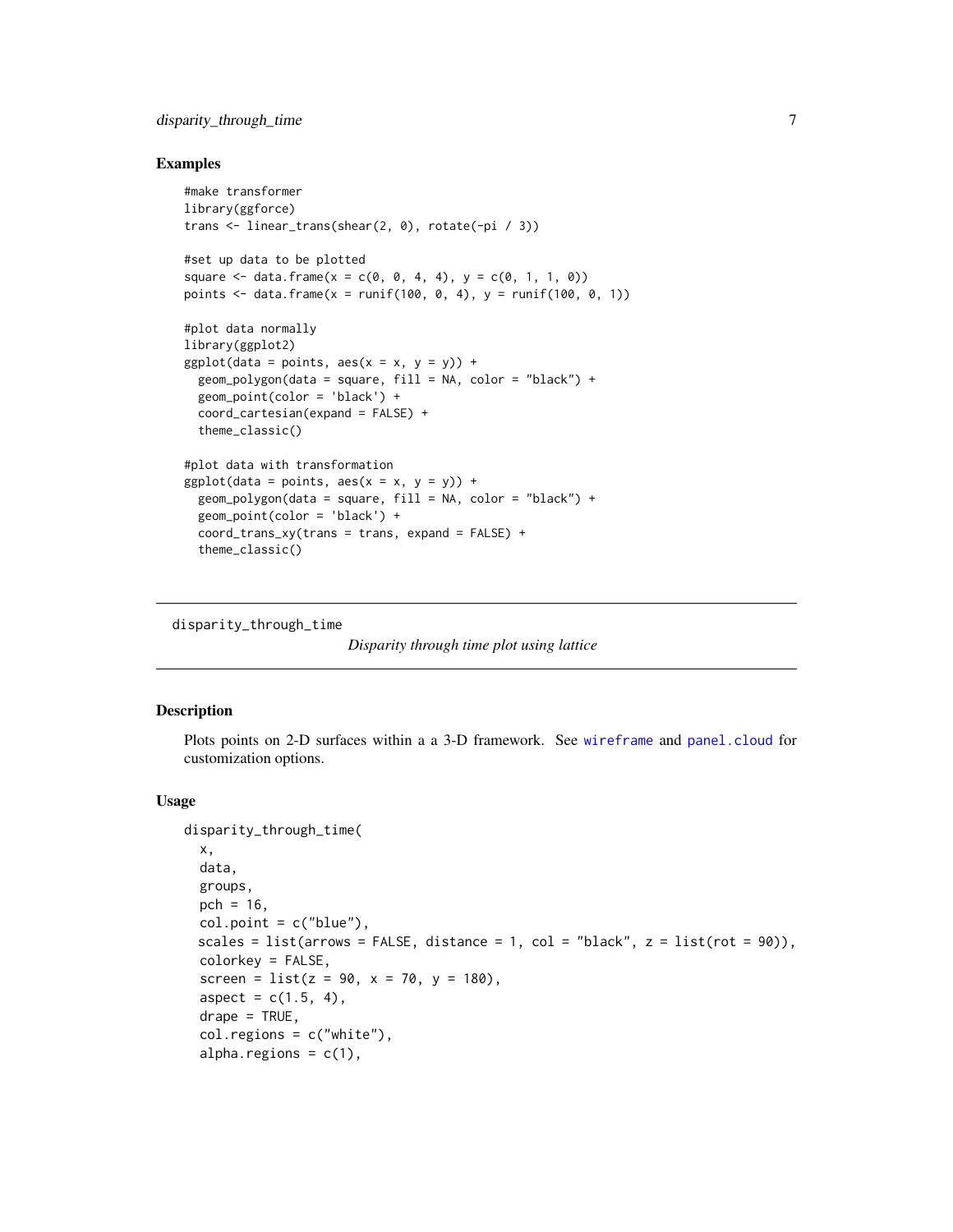```
perspective = FALSE,
R.\text{mat} = \text{matrix}(c(1, 1, 0, 0, 1, 0, 0, 0, 0, 1, 0, 0, 1, 0, 0, 0, 1), 4, 4),par.settings = list(axis.line = list(col = "transparent"), layout.heights =
list(top.padding = 0, main.key.padding = 0, key.axis.padding = 0, axis.xlab.padding =
0, xlab.key.padding = 0, key.sub.padding = 0, bottom.padding = 0), layout.widths =
list(left.padding = 0, key.ylab.padding = 0, ylab.axis.padding = 0, axis.key.padding
 = 0, right.padding = 0)),
lattice.options = list(axis.padding = list(factor = \emptyset)),
...
```
#### Arguments

 $\mathcal{L}$ 

| х               | a formula (most likely of the form $z \sim x \star y$ )                                                                   |
|-----------------|---------------------------------------------------------------------------------------------------------------------------|
| data            | a data frame in which variables in the formula are to be evaluated                                                        |
| groups          | a variable in data to be used as a grouping variable (this is probably the z vari-<br>able)                               |
| pch             | the point type                                                                                                            |
| col.point       | color(s) for points on surfaces                                                                                           |
| scales          | a list specifying how the axes are drawn (see xyplot for details)                                                         |
| colorkey        | logical, should a legend be drawn (or a list describing the legend; see levelplot<br>for details)                         |
| screen          | a list of the rotations that should be applied to each axis                                                               |
| aspect          | a numeric vector of length 2, giving the relative aspects of the y-size/x-size and<br>z-size/x-size of the enclosing cube |
| drape           | logical, whether the surfaces should be colored based on col. regions and<br>alpha.regions                                |
| col.regions     | color(s) for surfaces                                                                                                     |
| alpha.regions   | alpha value(s) for surfaces                                                                                               |
| perspective     | logical, whether to plot a perspective view                                                                               |
| R.mat           | a transformational matrix that is applied to the orientation of the axes                                                  |
| par.settings    | plotting settings (see trellis.par.set)                                                                                   |
| lattice.options |                                                                                                                           |
|                 | lattice settings (see lattice.options)                                                                                    |
| $\cdots$        | Other arguments passed to wireframe                                                                                       |

#### Value

An object of class "trellis", as output by [wireframe](#page-0-0).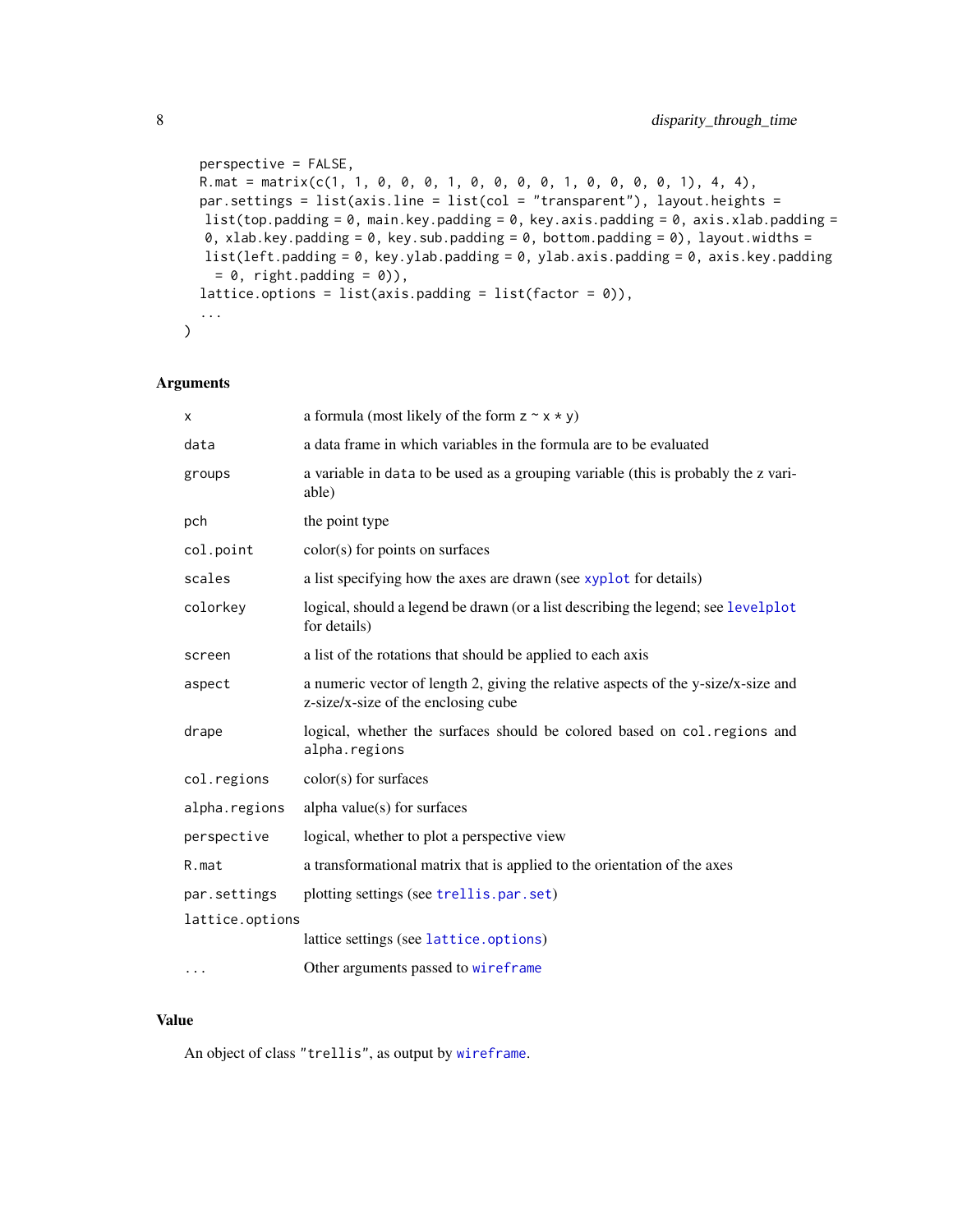<span id="page-8-0"></span>eons and the constant of the constant of the constant of the constant of the constant of the constant of the constant of the constant of the constant of the constant of the constant of the constant of the constant of the c

#### Examples

```
g \le - data.frame(x = runif(100, 0, 60), y = runif(100,0,10),
                z = factor(rep(periods$name[1:5], each=20),
                levels = periods$name[1:5]))
disparity_through_time(z~x*y, data = g, groups = z, aspect = c(1.5,2),
                       xlim = c(0,60), ylim = c(0,10), col.regions = "lightgreen",
                       col.point = c("red","blue"))
```
eons *Eon data from the International Commission on Stratigraphy (v2021/05)*

#### Description

A dataset containing the boundary ages, abbreviations, and colors for the eons of the Geologic Time Scale. Based on The ICS International Chronostratigraphic Chart (v2021/05), by Cohen, Finney, Gibbard, and Fan.

#### Usage

eons

#### Format

A data frame with 3 rows and 5 variables:

name eon name

max\_age maximum age, in millions of years

min\_age minimum age, in millions of years

abbr eon name abbreviations

color the colors for each eon, according to the Commission for the Geological Map of the World

#### Source

<https://stratigraphy.org> via [https://macrostrat.org/api/v2/defs/intervals?timescal](https://macrostrat.org/api/v2/defs/intervals?timescale=international%20eons)e= [international%20eons](https://macrostrat.org/api/v2/defs/intervals?timescale=international%20eons)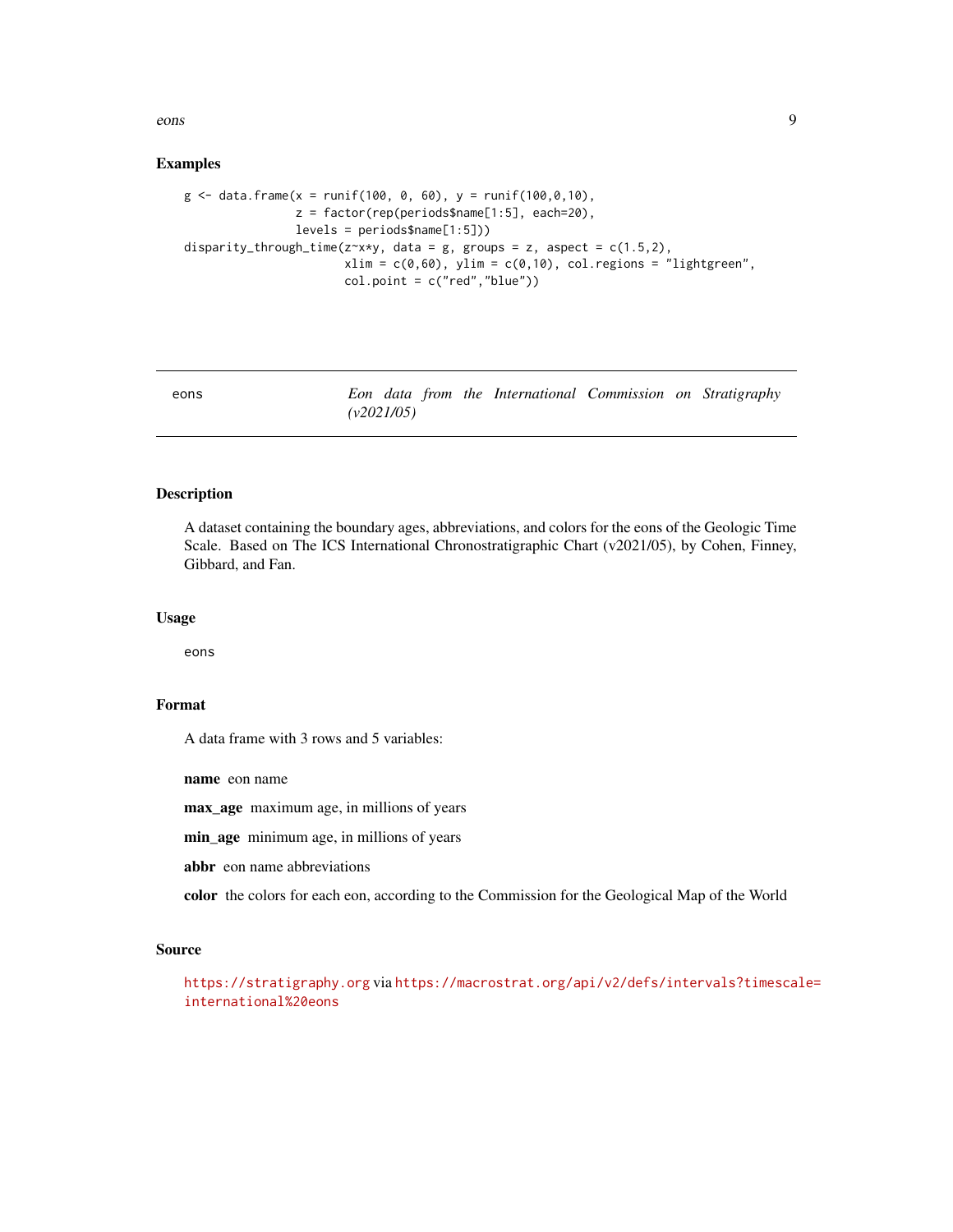<span id="page-9-0"></span>

#### Description

A dataset containing the boundary ages, abbreviations, and colors for the epochs of the Geologic Time Scale. Based on The ICS International Chronostratigraphic Chart (v2021/05), by Cohen, Finney, Gibbard, and Fan.

#### Usage

epochs

#### Format

A data frame with 34 rows and 5 variables:

name epoch name

max\_age maximum age, in millions of years

min\_age minimum age, in millions of years

abbr epoch name abbreviations

color the colors for each epoch, according to the Commission for the Geological Map of the World

#### Source

```
https://stratigraphy.org via https://macrostrat.org/api/v2/defs/intervals?timescale=
international%20epochs
```
eras *Era data from the International Commission on Stratigraphy (v2021/05)*

#### Description

A dataset containing the boundary ages, abbreviations, and colors for the eras of the Geologic Time Scale. Based on The ICS International Chronostratigraphic Chart (v2021/05), by Cohen, Finney, Gibbard, and Fan.

#### Usage

eras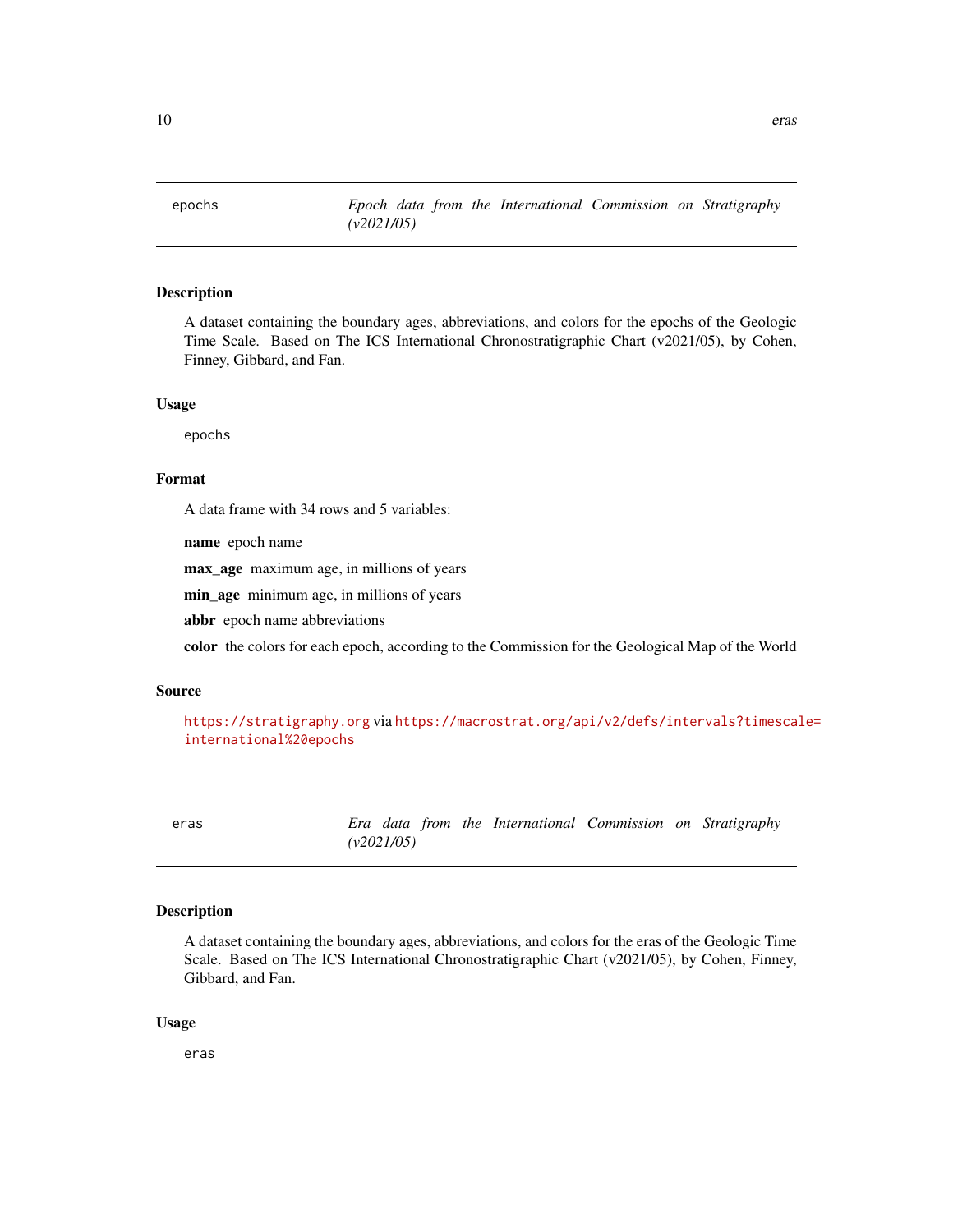#### <span id="page-10-0"></span>getScaleData 11

#### Format

A data frame with 10 rows and 5 variables:

name era name

max\_age maximum age, in millions of years

min\_age minimum age, in millions of years

abbr era name abbreviations

color the colors for each era, according to the Commission for the Geological Map of the World

#### Source

<https://stratigraphy.org> via [https://macrostrat.org/api/v2/defs/intervals?timescal](https://macrostrat.org/api/v2/defs/intervals?timescale=international%20eras)e= [international%20eras](https://macrostrat.org/api/v2/defs/intervals?timescale=international%20eras)

getScaleData *Get geological timescale data*

#### Description

This function takes a name of a geological timescale and returns data for the timescale.

#### Usage

getScaleData(name)

#### Arguments

name The name of the desired timescale.

#### Details

Valid names include those of built-in dataframes ("periods", "epochs", "stages", "eons", or "eras") and those hosted by macrostrat (see list here: [https://macrostrat.org/api/defs/timescales?](https://macrostrat.org/api/defs/timescales?all) [all](https://macrostrat.org/api/defs/timescales?all)).

#### Value

A dataframe with the following columns:

| name    | the names of the time intervals.                                                                                               |
|---------|--------------------------------------------------------------------------------------------------------------------------------|
| max_age | the oldest boundaries of the time intervals, in millions of years.                                                             |
| min_age | the youngest boundaries of the time intervals, in millions of years.                                                           |
| abbr    | either traditional abbreviations of the names of the time intervals (if they exist)<br>or custom abbreviations created with R. |
| color   | hex color codes associated with the time intervals (if applicable).                                                            |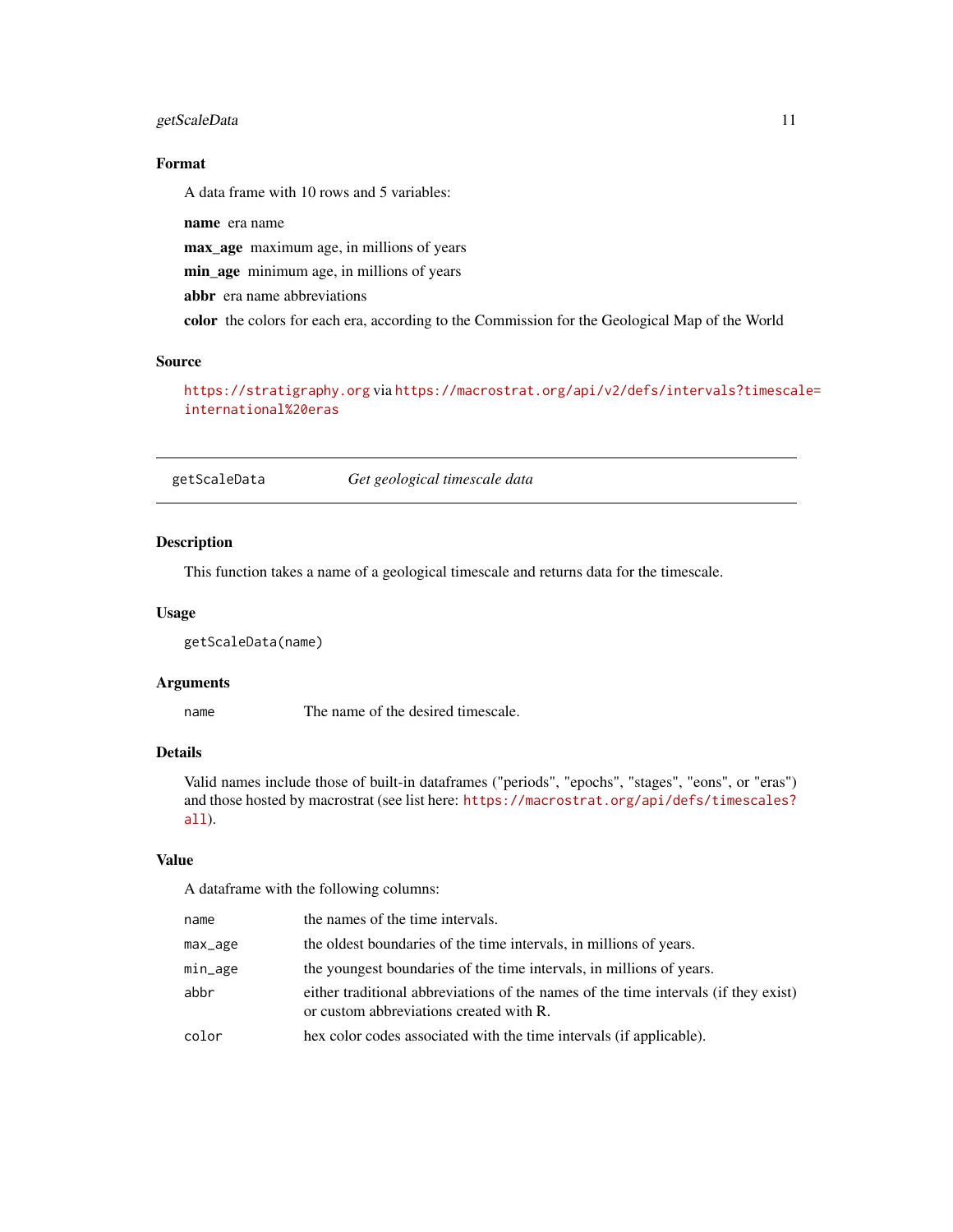<span id="page-11-0"></span>ggarrange2 *ggarrange2*

#### Description

Arrange multiple ggplot, grobified ggplot, or geo\_scale objects on a page, aligning the plot panels, axes, and axis titles.

#### Usage

```
ggarrange2(
  ...,
 plots = list(...),
 layout = NULL,
 nrow = NULL,ncol = NULL,widths = NULL,
 heights = NULL,
 byrow = TRUE,
  top = NULL,bottom = NULL,
  left = NULL,
  right = NULL,
 padding = unit(0.5, 'line'),margin = unit(0.5, 'line''),
 clip = "on",draw = TRUE,
 newpage = TRUE,debug = FALSE,
  labels = NULL,
  label.args = list(gp = gpar(font = 4, cex = 1.2))\mathcal{L}
```

| .       | ggplot, grobified ggplot (gtable), or geo_scale objects                                                                                                                                              |
|---------|------------------------------------------------------------------------------------------------------------------------------------------------------------------------------------------------------|
| plots   | list of ggplot, gtable, or geo_scale objects                                                                                                                                                         |
| layout  | a matrix of integers specifying where each plot should go, like mat in layout;<br>NA or a value less than 0 or greater than the number of plots indicates a blank<br>plot; overrides nrow/ncol/byrow |
| nrow    | number of rows                                                                                                                                                                                       |
| ncol    | number of columns                                                                                                                                                                                    |
| widths  | list of requested widths                                                                                                                                                                             |
| heights | list of requested heights                                                                                                                                                                            |
| byrow   | logical, fill by rows                                                                                                                                                                                |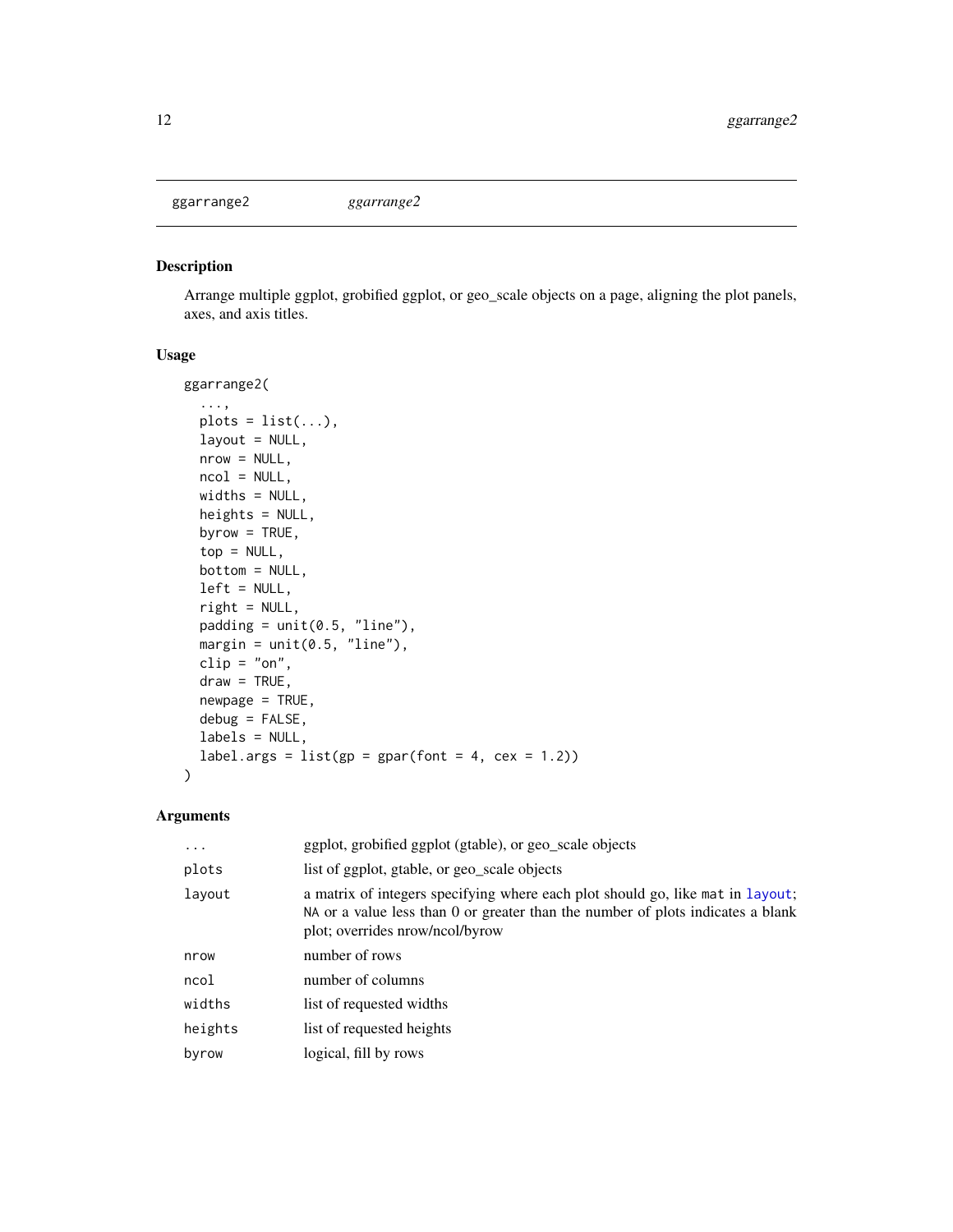#### <span id="page-12-0"></span>gggeo\_scale 13

| top        | optional string, or grob                                                                     |
|------------|----------------------------------------------------------------------------------------------|
| bottom     | optional string, or grob                                                                     |
| left       | optional string, or grob                                                                     |
| right      | optional string, or grob                                                                     |
| padding    | unit of length one, margin around annotations                                                |
| margin     | vector of units of length 4: top, right, bottom, left (as in gtable_add_padding)             |
| clip       | argument of gtable                                                                           |
| draw       | logical: draw or return a grob                                                               |
| newpage    | logical: draw on a new page                                                                  |
| debug      | logical, show layout with thin lines                                                         |
| labels     | character labels used for annotation of subfigures (should be in the same order<br>as plots) |
| label.args | label list of parameters for the formatting of labels                                        |

#### Value

gtable of aligned plots

#### Examples

```
library(ggplot2)
p1 <- ggplot(mtcars, aes(mpg, wt, colour = factor(cyl))) +
  geom_point()
p2 <- ggplot(mtcars, aes(mpg, wt, colour = factor(cyl))) +
 geom_point() + facet_wrap( ~ cyl, ncol=2, scales = 'free') +
  guides(colour='none') +
  theme()
ggarrange2(p1, p2, widths = c(2,1), labels = c('a', 'b'))p3 <- ggplot() +
  geom_point(aes(y = runif(1000, 0, 8), x = runif(1000, 0, 1000))) +
 scale_x_reverse() +
 coord\_geo(xlim = c(1000, 0), ylim = c(0, 8)) +theme_classic()
ggarrange2(ggarrange2(p1, p2, widths = c(2,1), draw = FALSE), p3, nrow = 2)
```
gggeo\_scale *Add a geologic scale to ggplots*

#### Description

This function takes a ggplot object and adds a geologic time scale at the specified side.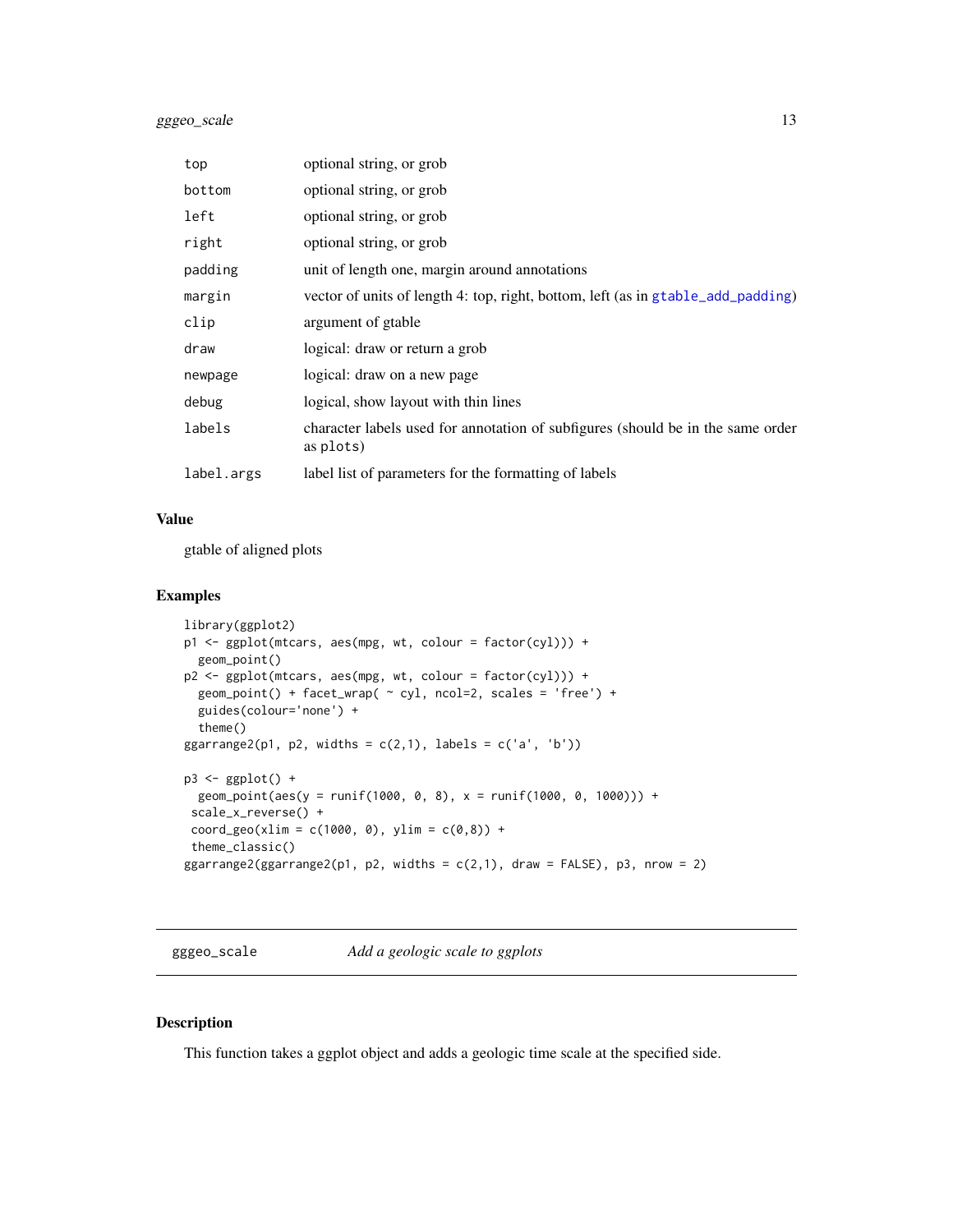#### Usage

```
gggeo_scale(obj, ...)
## S3 method for class 'gtable'
gggeo_scale(
 obj,
 lims,
 dat = "periods",
 fill = NULL,color = "black",
  alpha = 1,
 height = unit(2, 'line''),
  pos = "bottom",
  lab = TRUE,rot = \theta,
  abbrv = TRUE,skip = c("Quaternary", "Holocene", "Late Pleistocene"),
  size = 5,
 1wd = 0.25,
 margin = unit(0, "line"),neg = FALSE,bord = c("left", "right", "top", "bottom"),
 center_end_labels = FALSE,
  ...
\mathcal{L}## S3 method for class 'ggplot'
gggeo_scale(
 obj,
 dat = "periods",
 fill = NULL,color = "black",
  alpha = 1,
  height = unit(2, "line"),pos = "bottom",
 lab = TRUE,rot = \theta,
  abbrv = TRUE,skip = c("Quaternary", "Holocene", "Late Pleistocene"),
  size = 5,
  1wd = 0.25,
 margin = unit(0, "line"),neg = FALSE,
 bord = c("left", "right", "top", "bottom"),
  center_end_labels = FALSE,
  ...
\mathcal{L}
```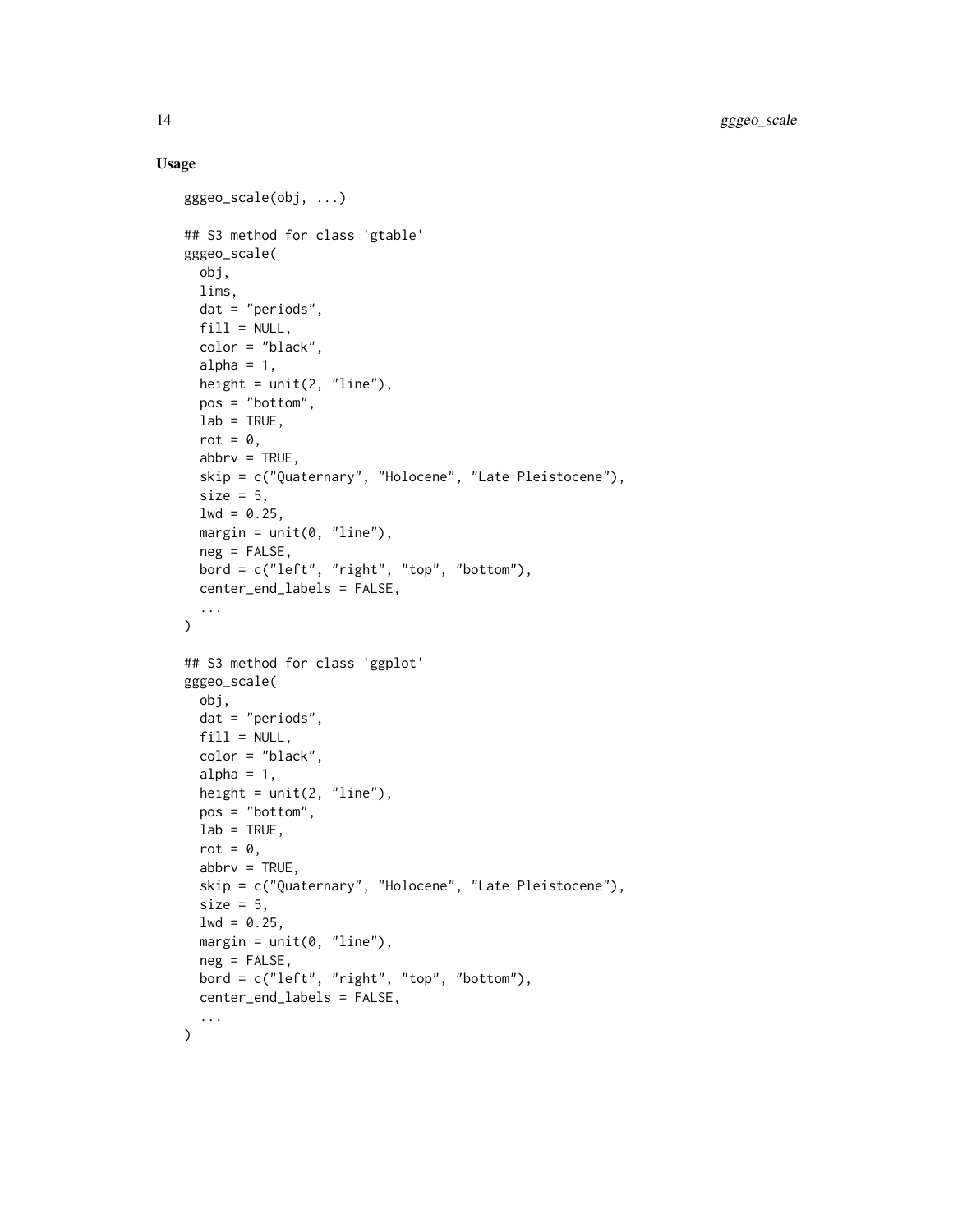<span id="page-14-0"></span>gggeo\_scale 15

```
## S3 method for class 'geo_scale'
gggeo_scale(
 obj,
 dat = "periods",
 fill = NULL,color = "black",
 alpha = 1,height = unit(2, 'line''),
 pos = "bottom",
 lab = TRUE,rot = \theta,
  abbrv = TRUE,skip = c("Quaternary", "Holocene", "Late Pleistocene"),
 size = 5,
 1wd = 0.25,
 margin = unit(0, 'line"),neg = FALSE,
 bord = c("left", "right", "top", "bottom"),
 center_end_labels = FALSE,
 ...
\mathcal{L}## S3 method for class 'geo_scale'
```

```
print(x, \ldots)
```

| obj      | An object of class ggplot, gtable, or geo_scale (as produced by this func-<br>tion).                                                                                                                                                                                                                                                        |
|----------|---------------------------------------------------------------------------------------------------------------------------------------------------------------------------------------------------------------------------------------------------------------------------------------------------------------------------------------------|
| $\cdots$ | further arguments passed to grid. draw.                                                                                                                                                                                                                                                                                                     |
| lims     | The limits of the axis of the desired side of the plot. Only required if using a<br>gtable object not created by this function.                                                                                                                                                                                                             |
| dat      | Either A) a string indicating a built-in dataframe with interval data from the<br>ICS ("periods", "epochs", "stages", "eons", or "eras"), B) a string indicating<br>a timescale from macrostrat (see list here: https://macrostrat.org/api/<br>defs/timescales?all), or C) a custom dataframe of time interval boundaries<br>(see Details). |
| fill     | The fill color of the boxes. The default is to use the colors included in dat. If a<br>custom dataset is provided with dat without color and without fill, a greyscale<br>will be used. Custom fill colors can be provided with this option and will be<br>recycled if/as necessary.                                                        |
| color    | The outline color of the interval boxes.                                                                                                                                                                                                                                                                                                    |
| alpha    | The transparency of the fill colors.                                                                                                                                                                                                                                                                                                        |
| height   | The height (or width if pos is left or right) of the scale.                                                                                                                                                                                                                                                                                 |
| pos      | Which side to add the scale to (left, right, top, or bottom). First letter may also<br>be used.                                                                                                                                                                                                                                             |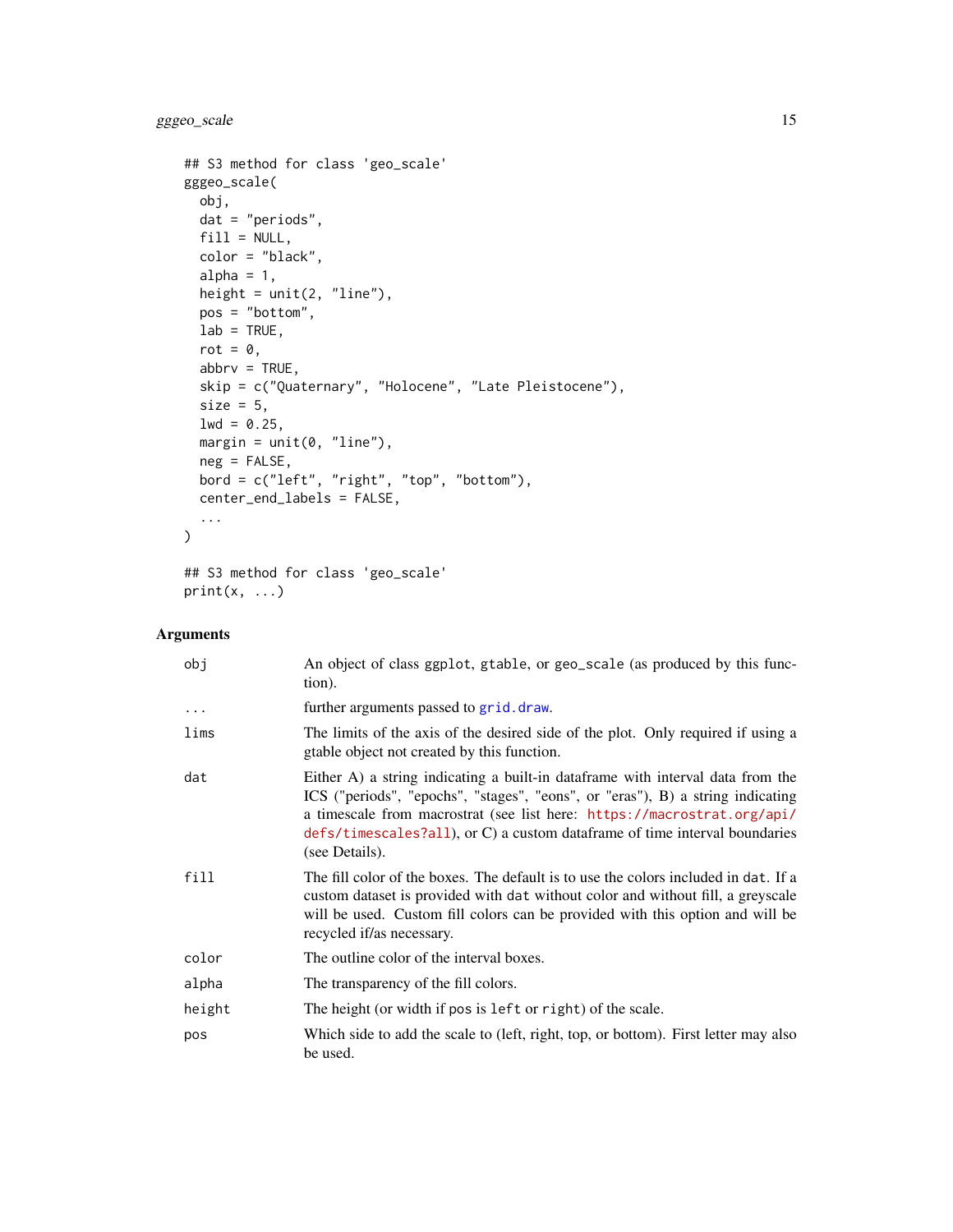| lab               | Whether to include labels.                                                                  |  |
|-------------------|---------------------------------------------------------------------------------------------|--|
| rot               | The amount of counter-clockwise rotation to add to the labels (in degrees).                 |  |
| abbrv             | If including labels, whether to use abbreviations instead of full interval names.           |  |
| skip              | A vector of interval names indicating which intervals should not be labeled.                |  |
| size              | Label size.                                                                                 |  |
| lwd               | Line width.                                                                                 |  |
| margin            | The width of the margin around the returned object (can be a vector of length<br>4).        |  |
| neg               | Set this to true if your x-axis is using negative values.                                   |  |
| bord              | A vector specifying on Which sides of the scale to add borders (same options as<br>pos).    |  |
| center_end_labels |                                                                                             |  |
|                   | Should labels be centered within the visible range of intervals at the ends of the<br>axis? |  |
| X                 | An object of class geo_scale.                                                               |  |

#### Details

If custom data is provided (with dat), it should consist of at least 3 columns of data. See data(periods) for an example. The name column lists the names of each time interval. These will be used as labels if no abbreviations are provided. The max\_age column lists the oldest boundary of each time interval. The min\_age column lists the youngest boundary of each time interval. The abbr column is optional and lists abbreviations that may be used as labels. The color column is also optional and lists a hex color code (which can be obtained with rgb()) for each time interval.

#### Value

A geo\_scale object. Basically a gtable object but with the axis limits included.

#### Examples

```
library(ggplot2)
# bottom scale by default
p \leftarrow ggplot() +
  geom\_point(aes(y = runif(1000, 0, 8), x = runif(1000, 0, 1000))) +scale_x_reverse() +
  coord\_cartesian(xlim = c(1000, 0), ylim = c(0, 8), expand = FALSE) +theme_classic()
gggeo_scale(p)
# can specify any side of the plot
p \leftarrow ggplot() +
 geom\_point(aes(x = runif(1000, 0, 8), y = runif(1000, 0, 1000))) +scale_y_reverse() +
 coord\_cartesian(xlim = c(0, 8), ylim = c(1000, 0), expand = FALSE) +theme_classic()
gggeo\_scale(p, pos = "left", rot = 90)
```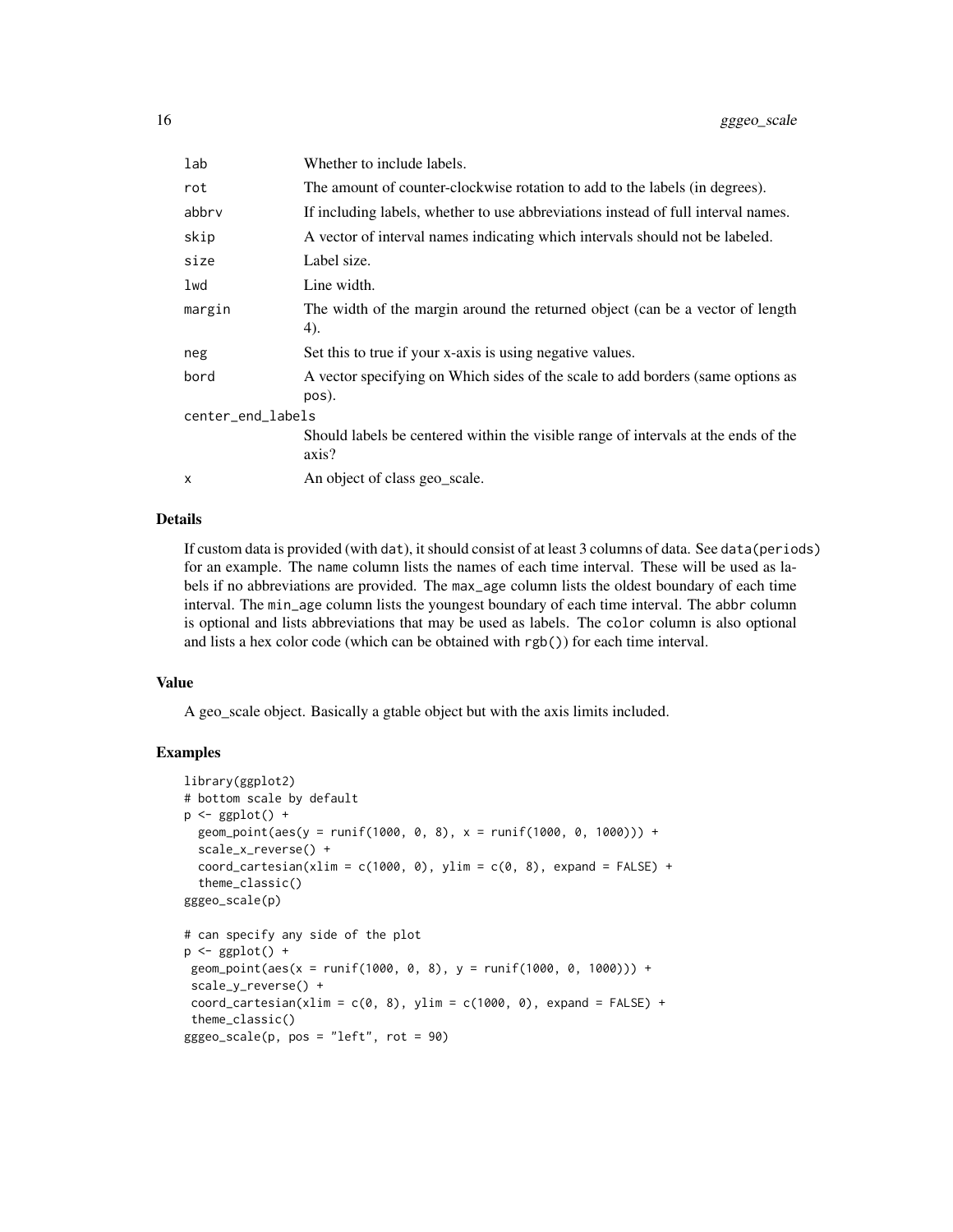#### <span id="page-16-0"></span>gggeo\_scale\_old 17

```
# can add multiple scales
p \leftarrow ggplot() +
  geom_point(aes(y = runif(1000, 0, 8), x = runif(1000, 0, 100))) +
  scale_x_reverse() +
  coord\_cartesian(xlim = c(100, 0), ylim = c(0, 8), expand = FALSE) +theme_classic()
p <- gggeo_scale(p, abbrv = FALSE)
p <- gggeo_scale(p, dat = "epochs", height = unit(4, "lines"), rot = 90, size = 2.5, abbrv = FALSE)
gggeo_scale(p, dat = "stages", height = unit(4, "lines"), rot = 90, size = 2.5, abbrv = FALSE)
# intervals on both sides for different timescales (ICS stages vs North American Land Mammal Ages)
p \leftarrow ggplot() +
  geom\_point(aes(x = runif(1000, 0, 10), y = runif(1000, 0, 65))) +
  scale_y_reverse() +
  coord\_cartesian(xlim = c(0, 10), ylim = c(65, 0), expand = FALSE) +theme_classic()
p <- gggeo_scale(p, dat = "stages", pos = "left", height = unit(4, "lines"), size = 2.5,
                 abbrv = FALSE)
gggeo_scale(p, dat = "North American Land Mammal Ages", pos = "right", height = unit(4, "lines"),
            size = 2.5, abbrv = FALSE#can add scales to a faceted plot
#use gggeo_scale_old() if you have more than one column
df <- data.frame(x = runif(1000, 0, 541), y = runif(1000, 0, 8),
                 z = sample(c(1, 2, 3, 4), 1000, TRUE)p <- ggplot(df) +
  geom_point(aes(x, y)) +
  scale_x_reverse() +
  coord\_cartesian(xlim = c(541, 0), ylim = c(0, 8), expand = FALSE) +theme_classic() +
  factor_{wrap(\sim z, \text{ ncol} = 1)}gggeo_scale(p)
#can even add a scale to a phylogeny (using ggtree)
library(phytools)
library(ggtree)
tree \le pbtree(b = .03, d = .01, n=100)
p <- ggtree(tree) +
  coord_cartesian(xlim = c(-500, 0), ylim = c(-2, Ntip(tree)), expand = FALSE) +
  scale_x_continuous(breaks=seq(-500, 0, 100), labels=abs(seq(-500, 0, 100))) +
  theme_tree2()
p <- revts(p)
gggeo_scale(p, neg = TRUE)
```
gggeo\_scale\_old *Add a geologic scale to ggplots (old version)*

#### **Description**

This function takes a ggplot object and adds a geologic time scale at the specified side.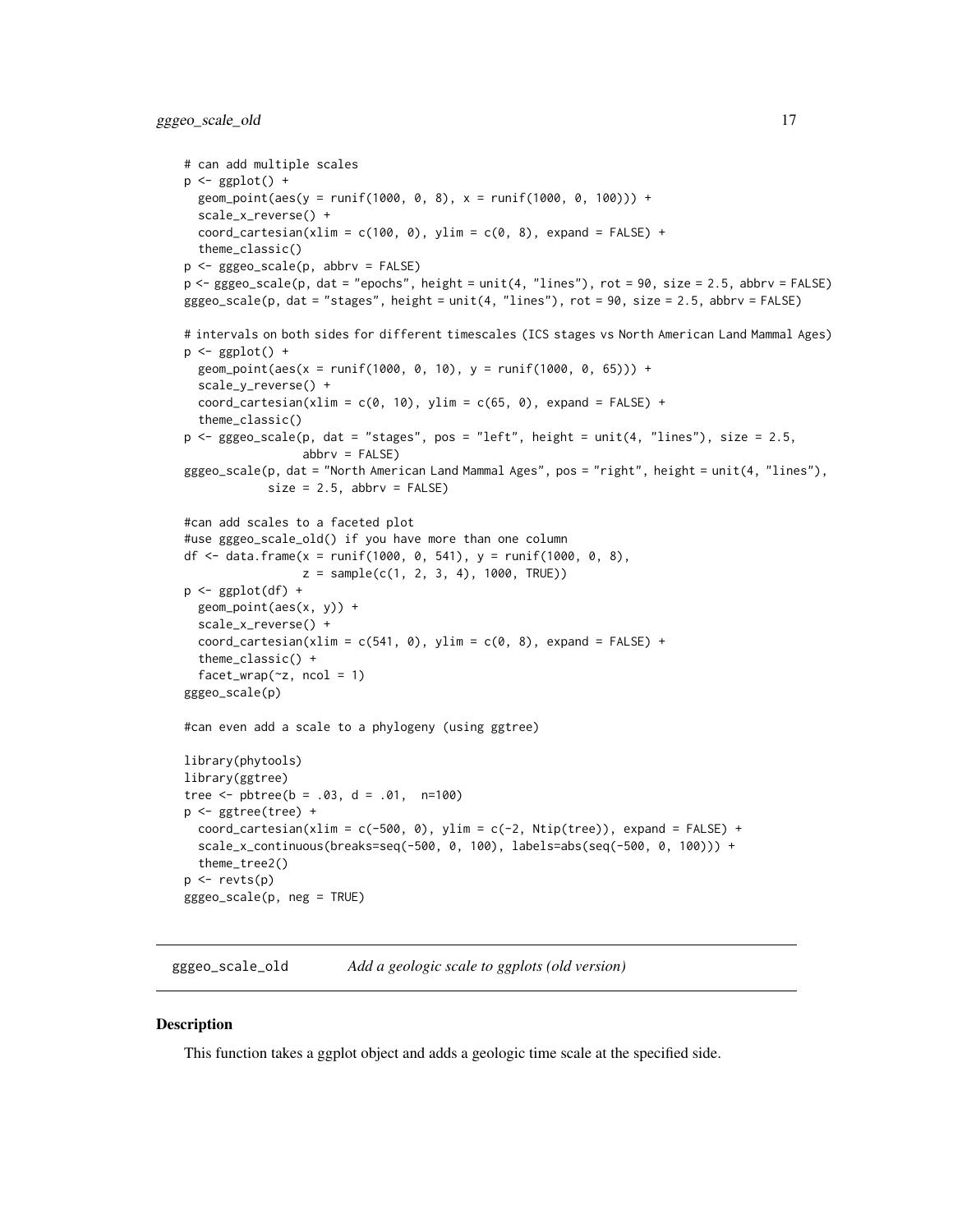#### Usage

```
gggeo_scale_old(
 gg,
 dat = "periods",
 fill = NULL,color = "black",
 alpha = 1,
 height = 0.05,
 gap = 0,pos = "bottom",
 lab = TRUE,rot = 0,
 abbrv = TRUE,skip = c("Quaternary", "Holocene", "Late Pleistocene"),
 size = 5,neg = FALSE
)
```

| gg     | The ggplot object.                                                                                                                                                                                                                                                                                                                           |
|--------|----------------------------------------------------------------------------------------------------------------------------------------------------------------------------------------------------------------------------------------------------------------------------------------------------------------------------------------------|
| dat    | Either A) a string indicating a built-in data frame with interval data from the<br>ICS ("periods", "epochs", "stages", "eons", or "eras"), B) a string indicating<br>a timescale from macrostrat (see list here: https://macrostrat.org/api/<br>defs/timescales?all), or C) a custom dataframe of time interval boundaries<br>(see Details). |
| fill   | The fill color of the boxes. The default is to use the colors included in dat. If a<br>custom dataset is provided with dat without color and without fill, a greyscale<br>will be used. Custom fill colors can be provided with this option and will be<br>recycled if/as necessary.                                                         |
| color  | The outline color of the interval boxes.                                                                                                                                                                                                                                                                                                     |
| alpha  | The transparency of the fill colors.                                                                                                                                                                                                                                                                                                         |
| height | The proportional height (or width if pos is left or right) of the entire plot to<br>use for the scale.                                                                                                                                                                                                                                       |
| gap    | The proportional height (or width) of the entire plot to use as a gap between the<br>axis and the scale.                                                                                                                                                                                                                                     |
| pos    | Which side to add the scale to (left, right, top, or bottom). First letter may also<br>be used.                                                                                                                                                                                                                                              |
| lab    | Whether to include labels.                                                                                                                                                                                                                                                                                                                   |
| rot    | The amount of counter-clockwise rotation to add to the labels (in degrees).                                                                                                                                                                                                                                                                  |
| abbrv  | If including labels, whether to use abbreviations instead of full interval names.                                                                                                                                                                                                                                                            |
| skip   | A vector of interval names indicating which intervals should not be labeled.                                                                                                                                                                                                                                                                 |
| size   | Label size.                                                                                                                                                                                                                                                                                                                                  |
| neg    | Set this to true if your x-axis is using negative values.                                                                                                                                                                                                                                                                                    |
|        |                                                                                                                                                                                                                                                                                                                                              |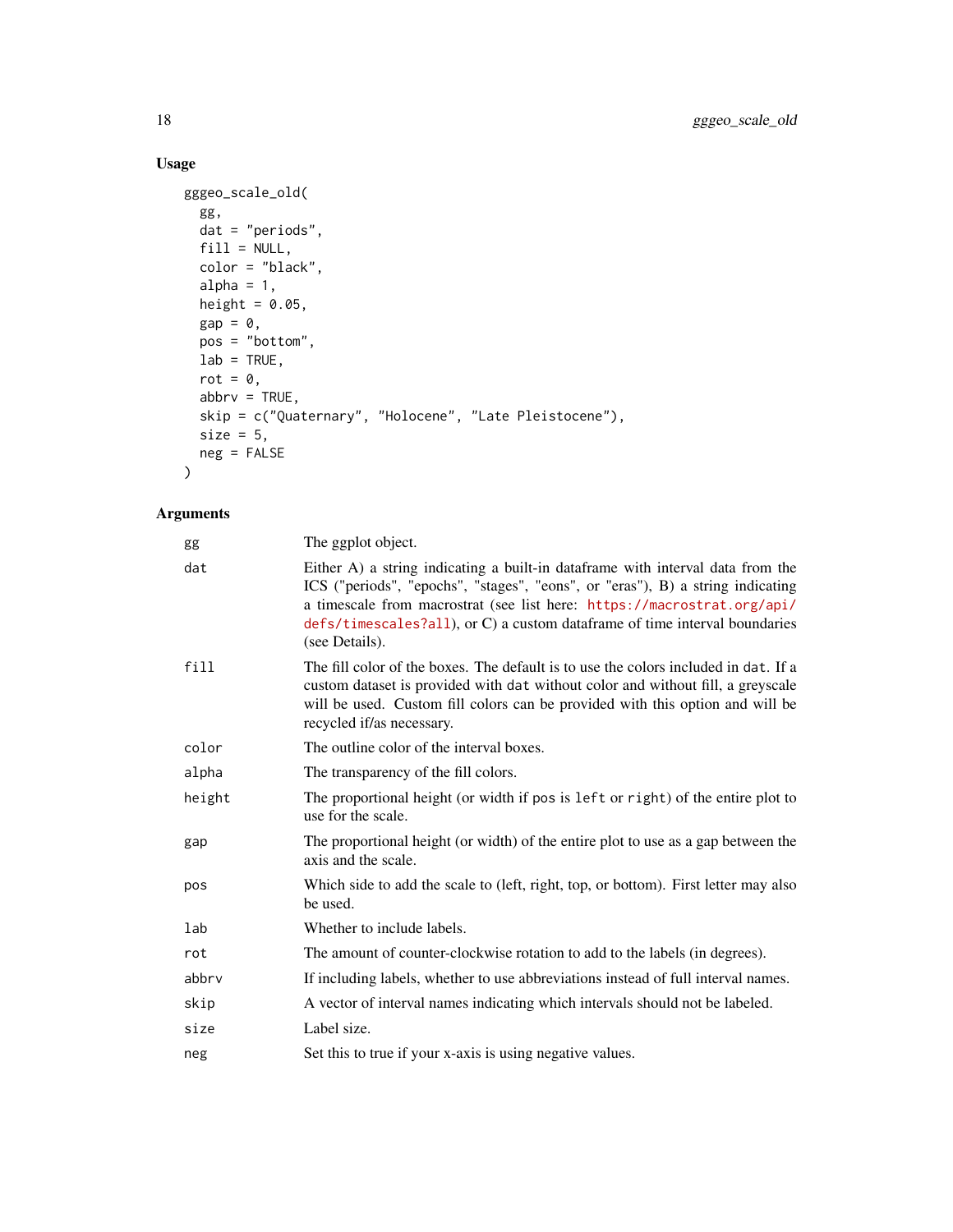#### Details

If custom data is provided (with dat), it should consist of at least 3 columns of data. See data(periods) for an example. The name column lists the names of each time interval. These will be used as labels if no abbreviations are provided. The max\_age column lists the oldest boundary of each time interval. The min\_age column lists the youngest boundary of each time interval. The abbr column is optional and lists abbreviations that may be used as labels. The color column is also optional and lists a hex color code (which can be obtained with rgb()) for each time interval.

#### Value

A ggplot object.

#### Examples

```
library(ggplot2)
# bottom scale by default
p \leftarrow ggplot() +
  geom\_point(aes(y = runif(1000, .5, 8), x = runif(1000, 0, 1000))) +scale_x_reverse() +
  coord_cartesian(xlim = c(0, 1000), ylim = c(0, 8), expand = FALSE) +
  theme_classic()
gggeo_scale_old(p)
# can specify any side of the plot
p \leftarrow ggplot() +
 geom_point(aes(x = runif(1000, .5, 8), y = runif(1000, 0, 1000))) +
 scale_y_reverse() +
 coord\_cartesian(xlim = c(0, 8), ylim = c(0,1000), expand = FALSE) +theme_classic()
gggeo_scale_old(p, pos = "left", rot = 90)
# can add multiple scales
p \leftarrow ggplot() +
  geom\_point(aes(y = runif(1000, 1, 8), x = runif(1000, 0, 1000))) +
  scale_x_reverse() +
  coord_cartesian(xlim = c(0, 100), ylim = c(0, 8), expand = FALSE) +
  theme_classic()
p <- gggeo_scale_old(p, height = .03, abbrv = FALSE)
p <- gggeo_scale_old(p, dat = "epochs", gap = .03, height = .1, rot = 90, size = 2.5, abbrv = FALSE)
# intervals on both sides for different timescales (ICS stages vs North American Land Mammal Ages)
p \leftarrow ggplot() +
  geom\_point(aes(x = runif(1000, 1, 9), y = runif(1000, 0, 65))) +
  scale_y_reverse() +
  coord\_cartesian(xlim = c(0, 10), ylim = c(0, 65), expand = FALSE) +theme_classic()
p <- gggeo_scale_old(p, dat = "stages", pos = "left", height = .1, size = 2.5, abbrv = FALSE)
gggeo_scale_old(p, dat = "North American Land Mammal Ages", pos = "right", height = .1, size = 2.5,
                 abbrv = FALSE)
```
#can add scales to a faceted plot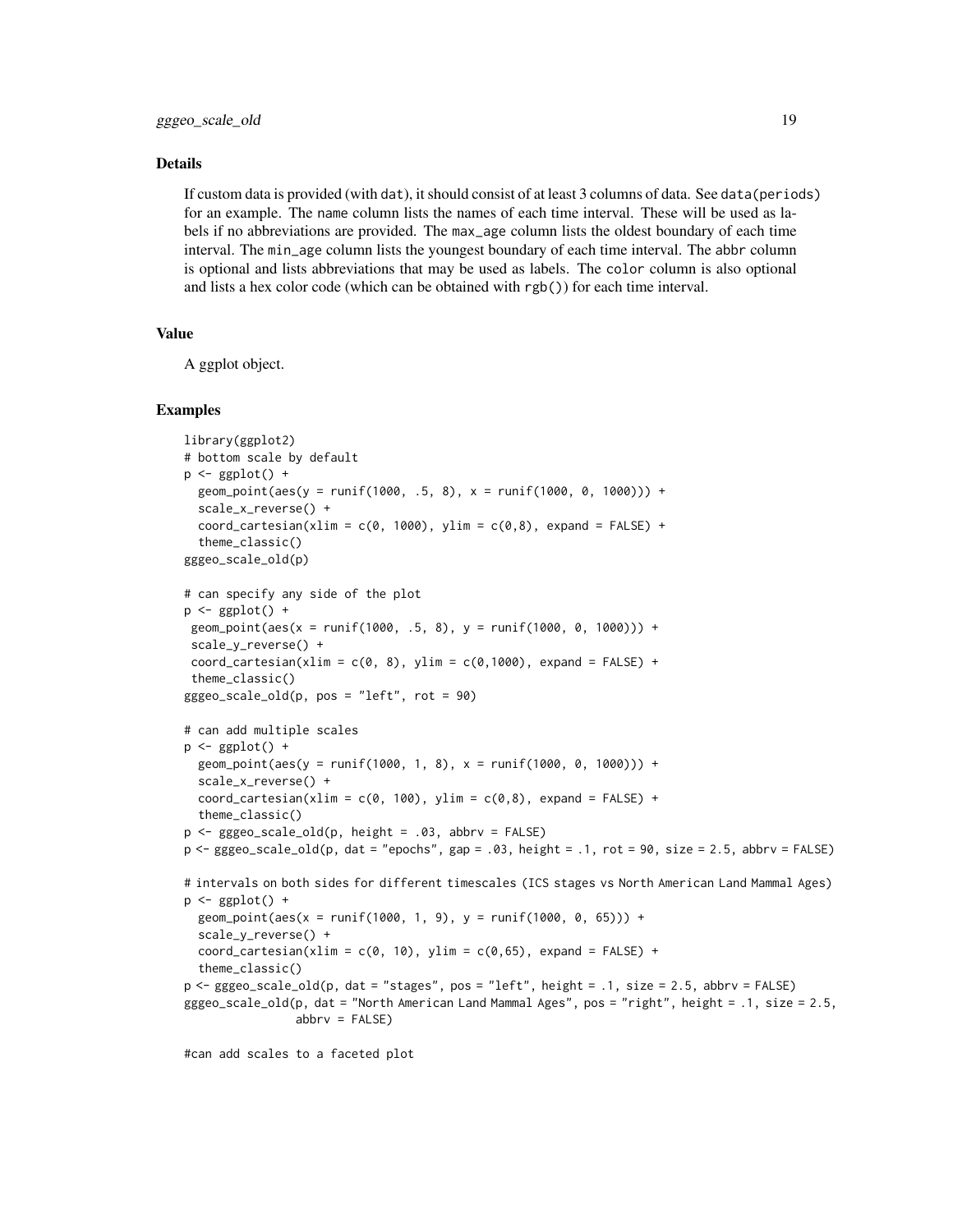```
20 gtable_frame2
```

```
df \le data.frame(x = runif(1000,0,541), y = runif(1000,.5,8), z = sample(c(1,2,3,4), 1000, TRUE))
p \leftarrow ggplot(df) +
 geom_point(aes(x, y)) +
 scale_x_reverse() +
 coord\_cartesian(xlim = c(0, 541), ylim = c(0, 8), expand = FALSE) +theme_classic() +
 factor_{wrap(\sim z, nrow = 2)}gggeo_scale_old(p)
#can even add a scale to a phylogeny (using ggtree)
library(phytools)
library(ggtree)
tree \le- pbtree(b = .03, d = .01, n=100)
p <- ggtree(tree) +
coord\_cartesian(xlim = c(0, -500), ylim = c(-10, Ntip(tree)), expand = FALSE) +scale_x_continuous(breaks=seq(-500,0,100), labels=abs(seq(-500,0,100))) +
theme_tree2()
p <- revts(p)
gggeo_scale_old(p, neg = TRUE)
```
gtable\_frame2 *gtable\_frame2*

#### Description

Reformat the gtable associated with a ggplot object into a 7x7 gtable where the central cell corresponds to the plot panel(s), the rectangle of cells around that corresponds to the axes, and the rectangle of cells around that corresponds to the axis titles.

#### Usage

```
gtable_frame2(
  g,
 width = unit(1, "null"),height = unit(1, "null"),debug = FALSE
)
```

| g      | gtable                    |
|--------|---------------------------|
| width  | requested width           |
| height | requested height          |
| debug  | logical draw gtable cells |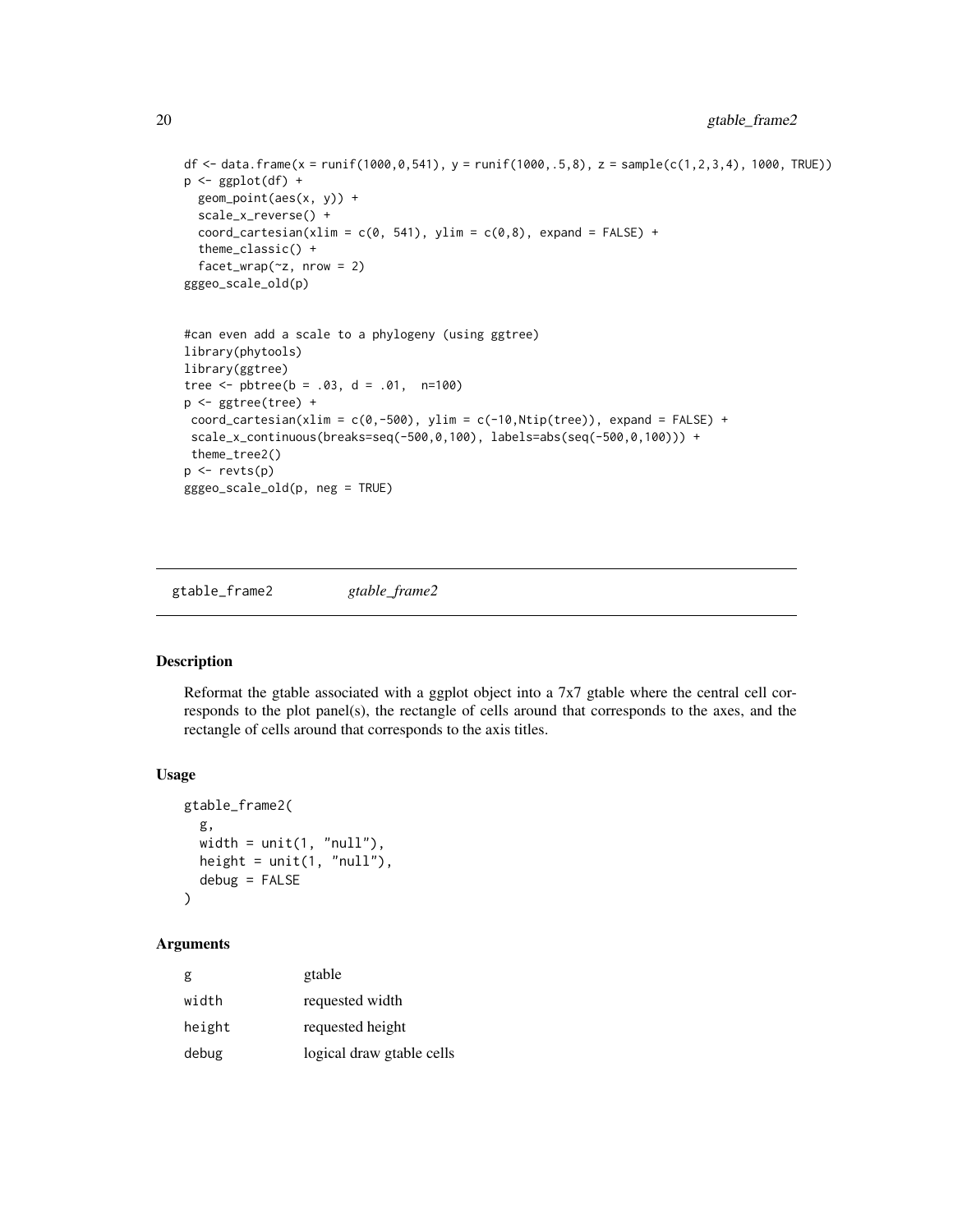#### <span id="page-20-0"></span>panel.disparity 21

#### Value

7x7 gtable wrapping the plot

#### Examples

```
library(grid)
library(gridExtra)
library(ggplot2)
p1 <- ggplot(mtcars, aes(mpg, wt, colour = factor(cyl))) +
  geom_point()
p2 <- ggplot(mtcars, aes(mpg, wt, colour = factor(cyl))) +
  geom\_point() + face\_wrap( \sim cyl, ncol=2, scales = 'free') +
  guides(colour='none') +
  theme()
p3 <- ggplot(mtcars, aes(mpg, wt, colour = factor(cyl))) +
  geom\_point() + facet\_grid( . ~ cyl, scales = 'free')g1 <- ggplotGrob(p1);
g2 <- ggplotGrob(p2);
g3 <- ggplotGrob(p3);
fg1 <- gtable_frame2(g1)
fg2 <- gtable_frame2(g2)
fg12 <- gtable_frame2(gtable_rbind(fg1,fg2), width=unit(2,'null'), height=unit(1,'null'))
fg3 <- gtable_frame2(g3, width=unit(1,'null'), height=unit(1,'null'))
grid.newpage()
combined <- gtable_cbind(fg12, fg3)
grid.draw(combined)
```
panel.disparity *Combined wireframe and cloud panel*

#### Description

Plots the provided data on 2-D surfaces within a 3-D framework. See [disparity\\_through\\_time](#page-6-1).

#### Usage

```
panel.disparity(x, y, z, groups, subscripts, ...)
```
#### Arguments

```
x, y, z, groups, subscripts, ...
                Same as for panel.cloud
```
#### Value

No return value, plots the results of both [panel.cloud](#page-0-0) and [panel.wireframe](#page-0-0).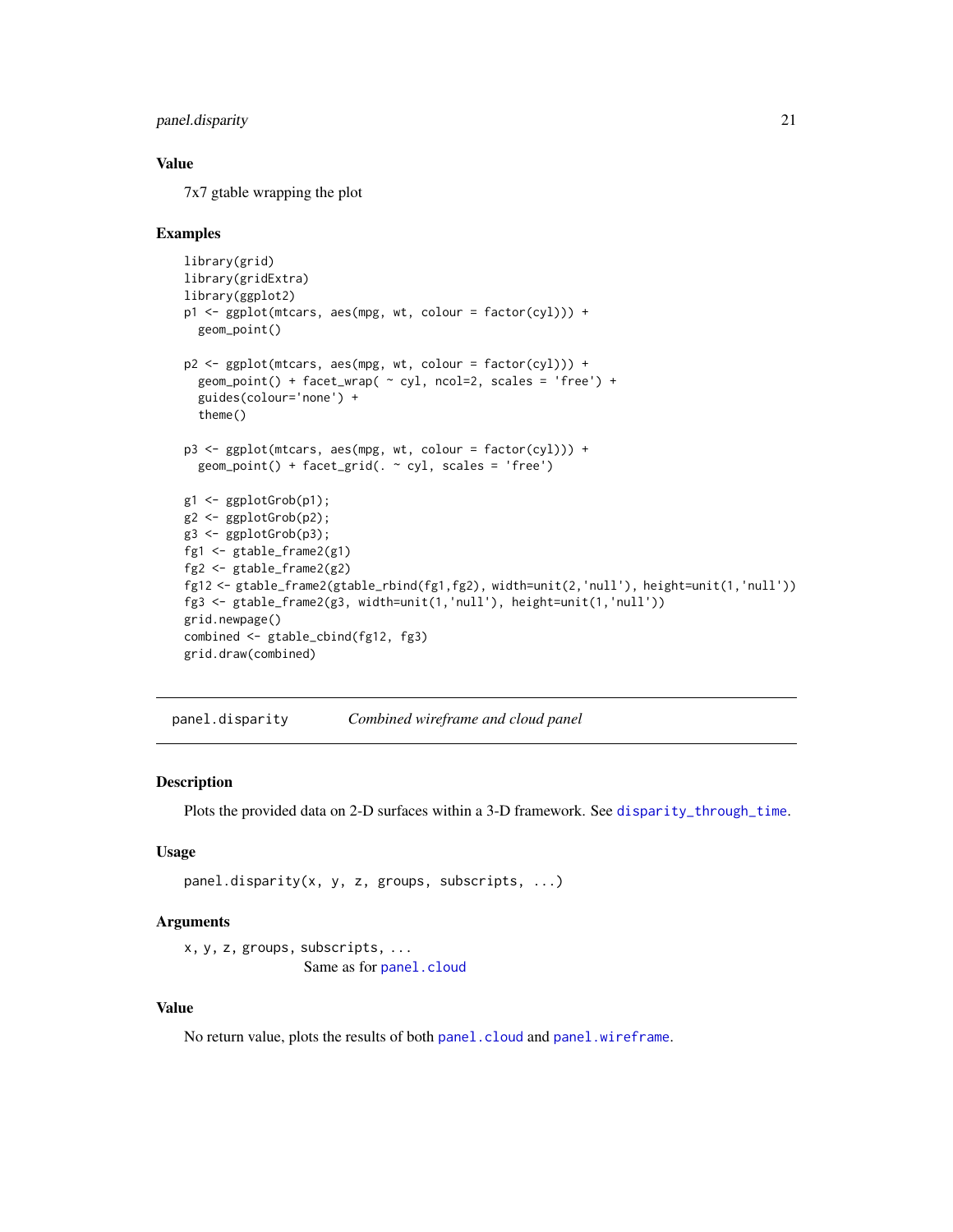<span id="page-21-0"></span>

#### Description

A dataset containing the boundary ages, abbreviations, and colors for the periods of the Geologic Time Scale. Based on The ICS International Chronostratigraphic Chart (v2021/05), by Cohen, Finney, Gibbard, and Fan.

#### Usage

periods

#### Format

A data frame with 22 rows and 5 variables:

name period name

max\_age maximum age, in millions of years

min\_age minimum age, in millions of years

abbr period name abbreviations

color the colors for each period, according to the Commission for the Geological Map of the World

#### Source

```
https://stratigraphy.org via https://macrostrat.org/api/v2/defs/intervals?timescale=
international%20periods
```
stages *Stage data from the International Commission on Stratigraphy (v2021/05)*

#### Description

A dataset containing the boundary ages, abbreviations, and colors for the stages of the Geologic Time Scale. Based on The ICS International Chronostratigraphic Chart (v2021/05), by Cohen, Finney, Gibbard, and Fan.

#### Usage

stages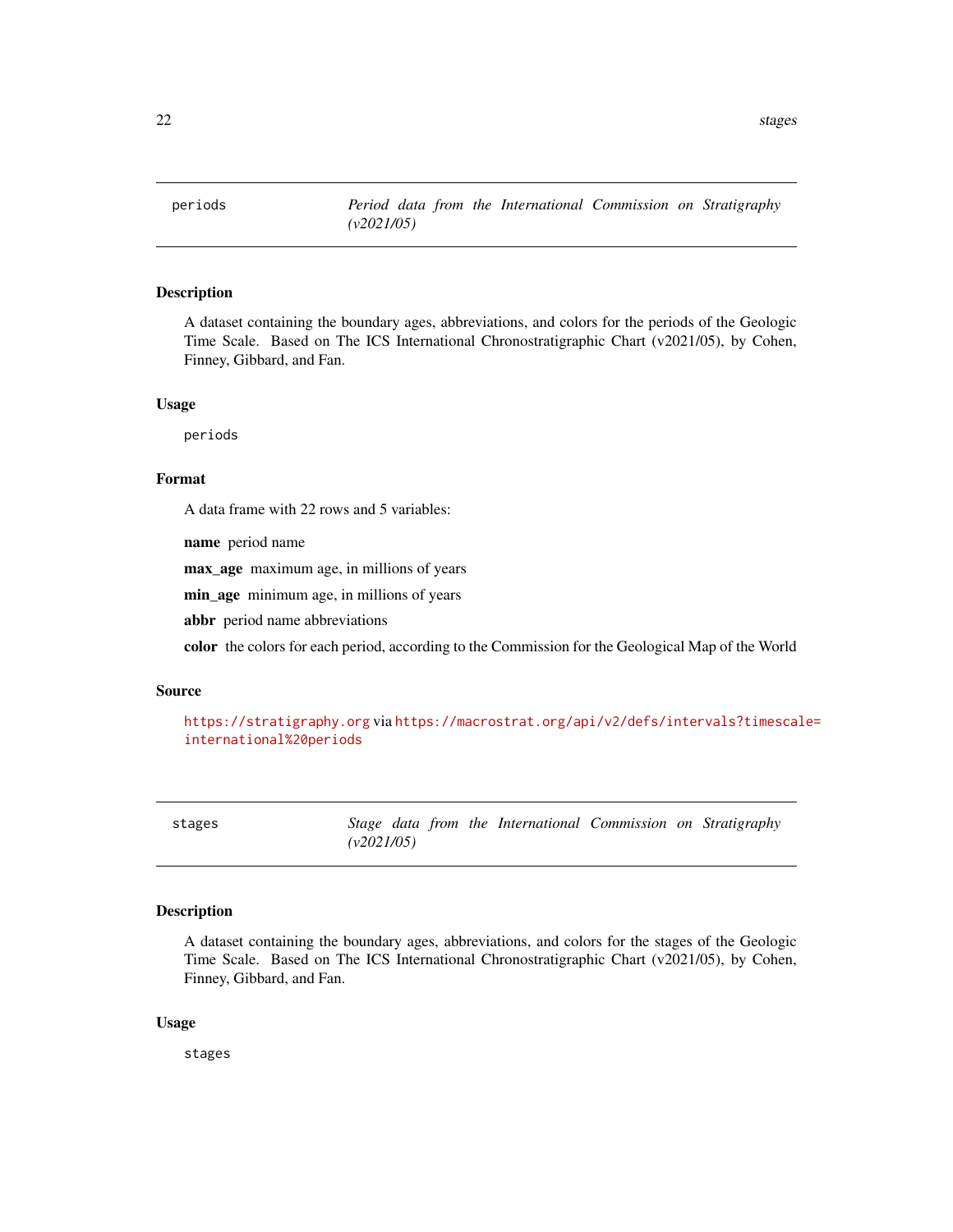#### stages 23

#### Format

A data frame with 102 rows and 5 variables:

name stage name

max\_age maximum age, in millions of years

min\_age minimum age, in millions of years

abbr stage name abbreviations

color the colors for each stage, according to the Commission for the Geological Map of the World

#### Source

<https://stratigraphy.org> via [https://macrostrat.org/api/v2/defs/intervals?timescal](https://macrostrat.org/api/v2/defs/intervals?timescale=international%20ages)e= [international%20ages](https://macrostrat.org/api/v2/defs/intervals?timescale=international%20ages)